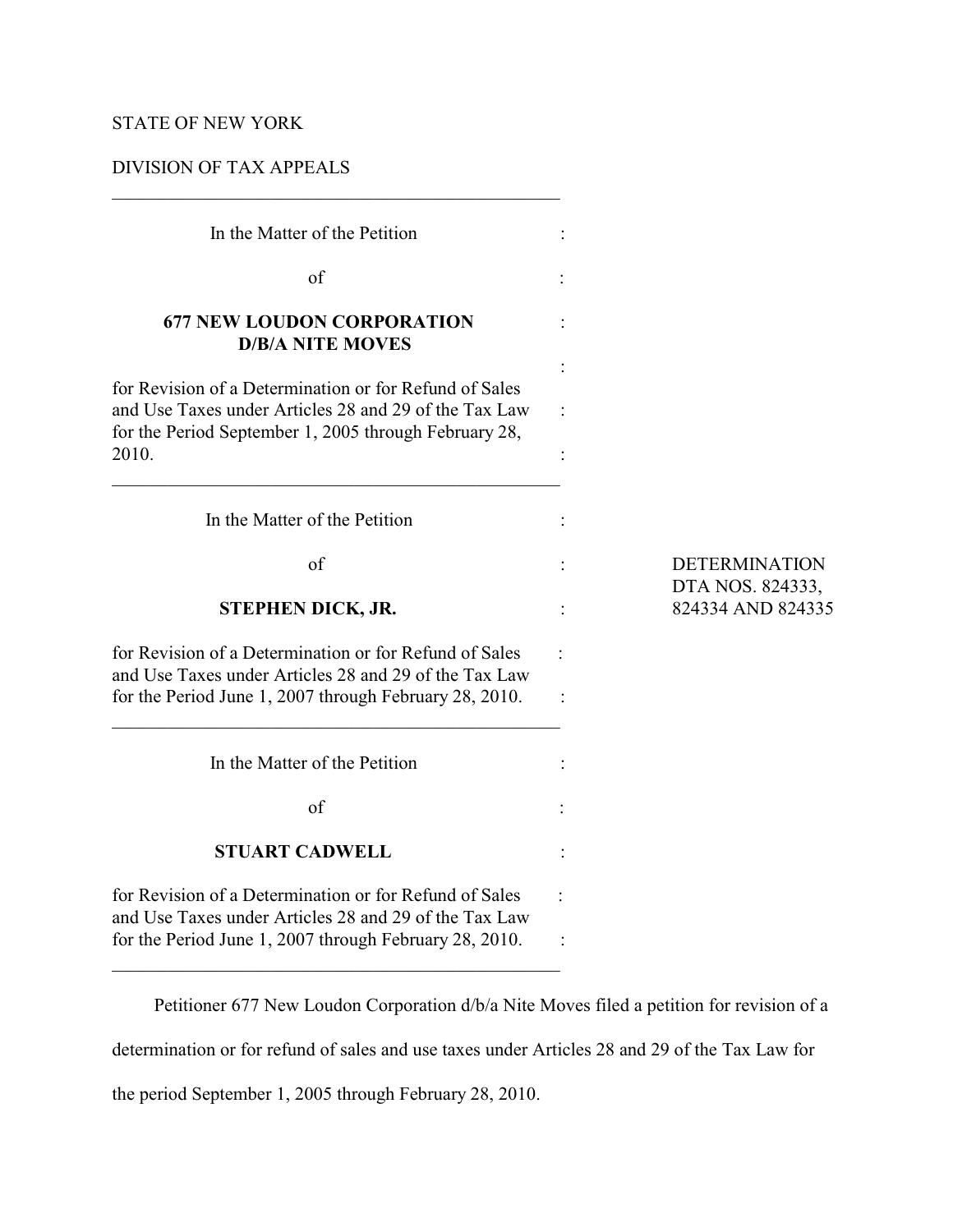Petitioner Stephen Dick, Jr., filed a petition for revision of a determination or for refund of sales and use taxes under Articles 28 and 29 of the Tax Law for the period June 1, 2007 through February 28, 2010.

Petitioner Stuart Cadwell filed a petition for revision of a determination or for refund of sales and use taxes under Articles 28 and 29 of the Tax Law for the period June 1, 2007 through February 28, 2010.

A hearing was held before Joseph W. Pinto, Jr., Administrative Law Judge, in Albany, New York, on April 24, 2014 at 10:30 A.M., and concluded on April 25, 2014, with all briefs to be submitted by November 26, 2014, which date began the six-month period for the issuance of this determination. Petitioners appeared by W. Andrew McCullough, Esq. The Division of Taxation appeared by Amanda Hiller, Esq. (Osborne K. Jack, Esq., of counsel).

#### *ISSUES*

 I. Whether 677 New Loudon Corporation's charges for admission and purchases of private dances were subject to sales tax pursuant to Tax Law  $\S$  1105 (d)(i); (f)(1) and (3).

II. Whether 677 New Loudon Corporation's charges for admission were exempt from sales tax pursuant to Tax Law § 1123 as admission to a musical arts performance at a cabaret or similar establishment.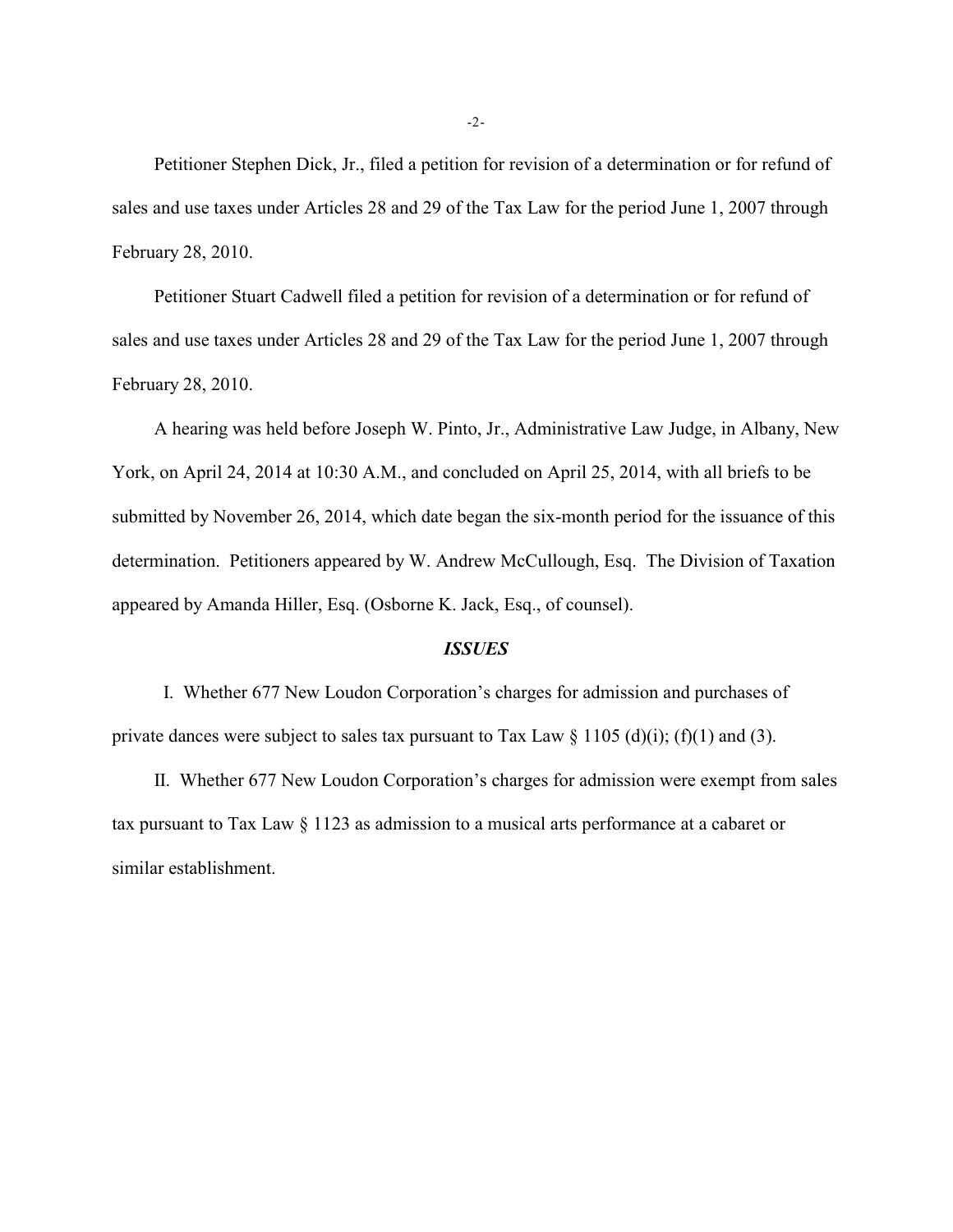#### *FINDINGS OF FACT*

1. Petitioner<sup>1</sup> 677 New Loudon Corporation  $d/b/a$  Nite Moves (Nite Moves) is an establishment in Latham, New York, which features semi-nude and nude dancing by females, lap or table dances and private dances. The club serves nonalcoholic beverages but not food.

2. Nite Moves was selected for a follow-up audit by the Division of Taxation (Division) after a previous audit for the period December 1, 2002 through August 31, 2005. The results of that audit were challenged by petitioner Nite Moves, but the audit results were sustained by the Tax Appeals Tribunal (Tribunal) and also upon judicial review.

3. By letter, dated April 20, 2010, the Division confirmed an audit appointment with petitioner and requested that all records pertinent to sales and use taxes for the period September 1, 2005 through February 28, 2010 (audit period) be made available for inspection. Petitioner produced records for its sales, expense purchases and capital expenditures, which the Division deemed adequate to perform a detailed audit. The detailed audit which ensued produced additional tax in two areas.

4. The Division's audit found additional tax due on expense purchases of landscaping and interior cleaning services in the sum of \$9,023.35, which amount was accepted by petitioner and billed separately. No additional tax was determined to be due on capital purchases.

5. The majority of the sales tax determined to be due was sourced to admission charges, charges for private dances, beverage sales and miscellaneous other sales, the last of which were deemed miscategorized private dances. Beverage sales accounted for about 16.29% of gross

 $<sup>1</sup>$ "Petitioner" refers to 677 New Loudon Corporation throughout. The liability of Mr. Dick and Mr. Cadwell</sup> is derived from that of 677 New Loudon Corporation and neither individual has disputed his liability therefor.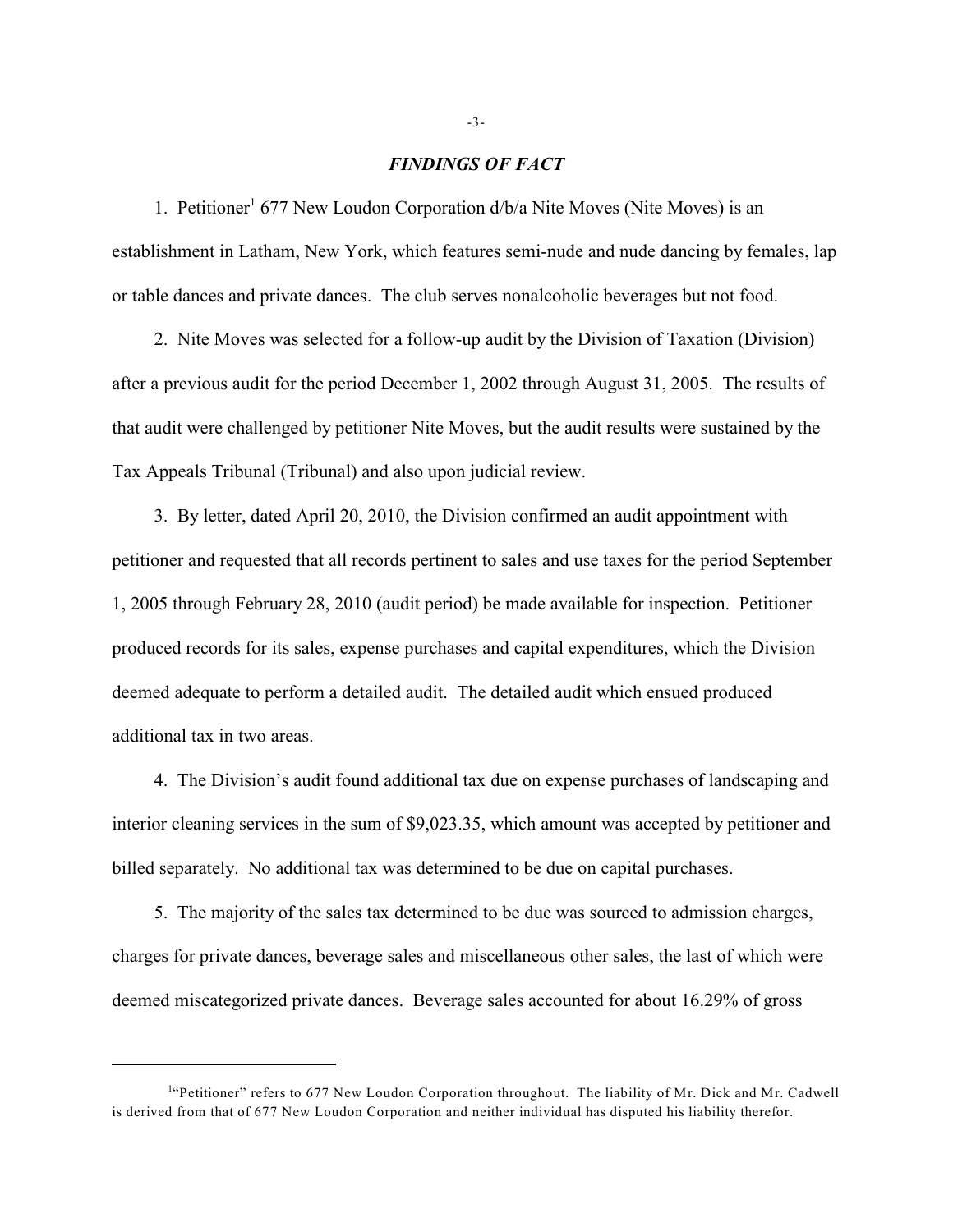sales. These additional sales, the only ones remaining in issue, totaled \$4,929,260.96, yielding additional tax due of \$394,340.88. In its audit, the Division never indicated that the charge for admissions included the beverage sales or contended that any of petitioner's records, which were deemed adequate for a detailed audit, supported such an inclusion.

Petitioner's profit and loss statement for the period September 2005 through February 2010 reflected the following sales: couch dances<sup>2</sup>,  $$3,025,151.96$ ; cover charges<sup>3</sup>,  $$955,989.00$ ; register (beverage) sales, \$923,825.00; and other sales (mischaracterized couch dances), \$24,295.00. Total sales for the period were stated to be \$4,923,454.22.

Petitioner's profit and loss statement for the period March 2009 through February 2010 reflected the following sales: couch dances, \$865,780.00; cover charges, \$203,165.00; and register (beverage) sales, \$185,412.00. Total sales for the period were stated to be \$1,253,029.85.

The auditor accepted the amounts stated on the profit and loss statements for admission charges, drink receipts and private dances without any inquiry into internal controls on petitioner's accounting for the number of admissions. He reconciled the drink sales to the tax returns for the period ending February 28, 2010.

6. With regard to admissions and private dance charges, the Division relied on the Tribunal's decision arising out of the prior audit, which held that these charges were taxable under Tax Law  $\S$  1105 (d)(i); (f)(1) and (3), for admission to a place of amusement, admission to a roof garden or cabaret and admission charges that include beverages, respectively.

<sup>&</sup>lt;sup>2</sup>Refers to private dance charges.

 ${}^{3}$ Refers to admission charges.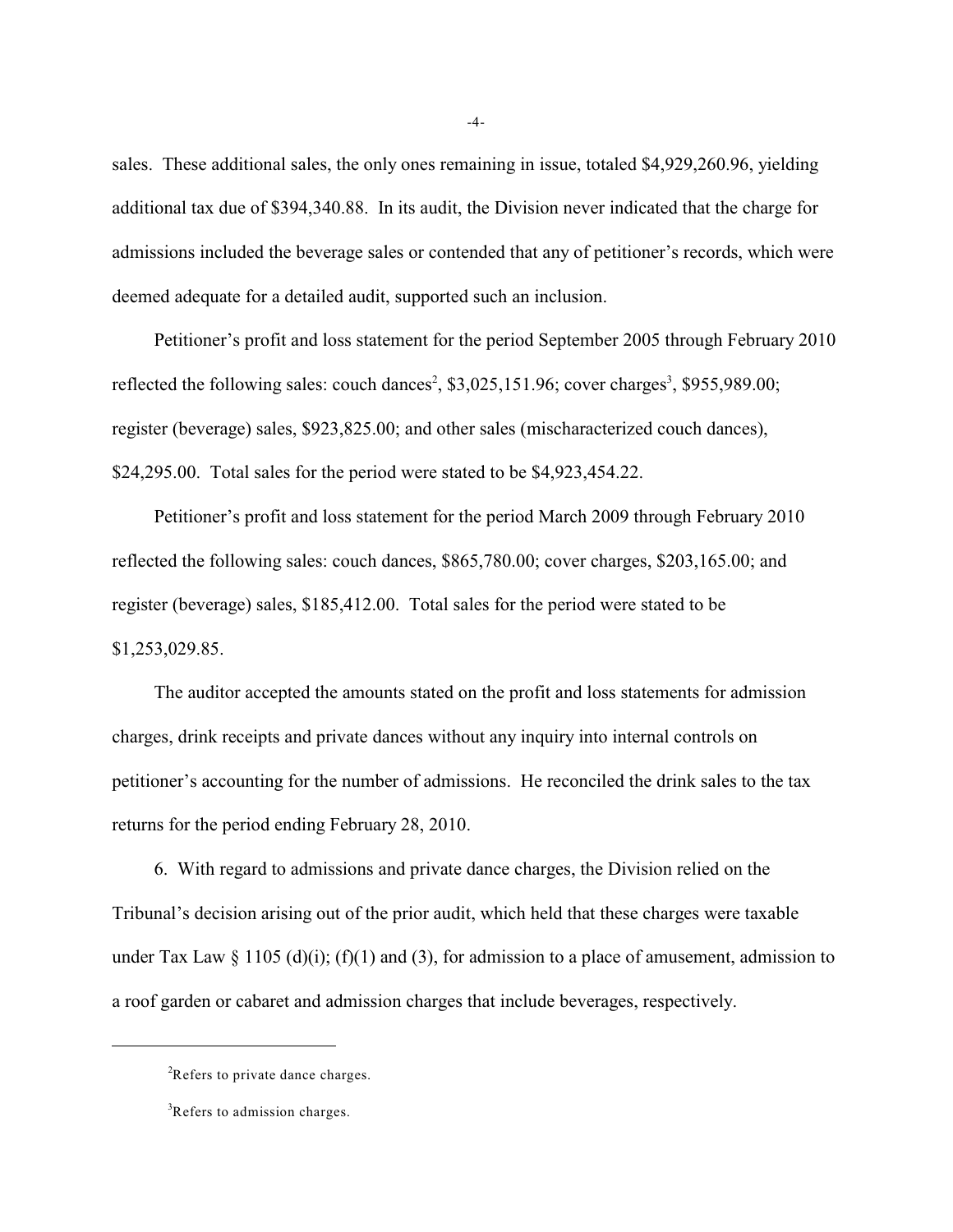7. The Division issued to Nite Moves a Notice of Determination, dated August 30, 2010, which asserted additional sales tax due of \$394,340.88 plus interest for the audit period. Prior to the Bureau of Conciliation and Mediation Services (BCMS) conference, the Division discovered that it had erroneously failed to account for taxes paid by petitioner with its returns and brought this to petitioner's and the conferee's attention. As a result, the BCMS order, dated February 11, 2011, recomputed the tax to reflect the tax paid, resulting in additional tax due of \$323,155.57, but sustaining the notice in all other respects.<sup>4</sup>

8. The two individuals determined by the Division to be responsible for the collection and payment of sales taxes on behalf of Nite Moves, Stephen Dick, Jr. and Stuart Cadwell, were also issued notices of determination, dated August 12, 2010, each for the shorter period June 1, 2007 through February 28, 2010, asserting additional sales tax due of \$249,635.53 plus interest. Following the adjustment made for taxes paid by Nite Moves, the BCMS order sustained the notices issued to Mr. Dick and Mr. Cadwell and recalculated the tax due, yielding additional tax due of \$206,942.64 plus interest.

9. Generally, Nite Moves was open seven days a week during the audit period. Prior to 5:00 P.M., the admission charge was \$4.00 and thereafter, \$11.00. This charge did not include beverages, which were sold separately. The drinks were almost all \$3.00 each and usually sold two-at-a-time for \$6.00. A caffeine drink was sold for \$5.00 due to its higher cost.

Stephen Dick, part-owner and chief financial officer, explained that the drinks served were for the comfort and convenience of patrons, who preferred to have beverages on hand. He

-5-

<sup>&</sup>lt;sup>4</sup>After the BCMS conference, the Division discovered overpayments due to petitioner's reporting of gross sales figures before backing out tax. A credit of \$2,531.08 was determined and petitioner was informed by letter, dated January 5, 2011, that it was eligible to claim the credits on a subsequent return.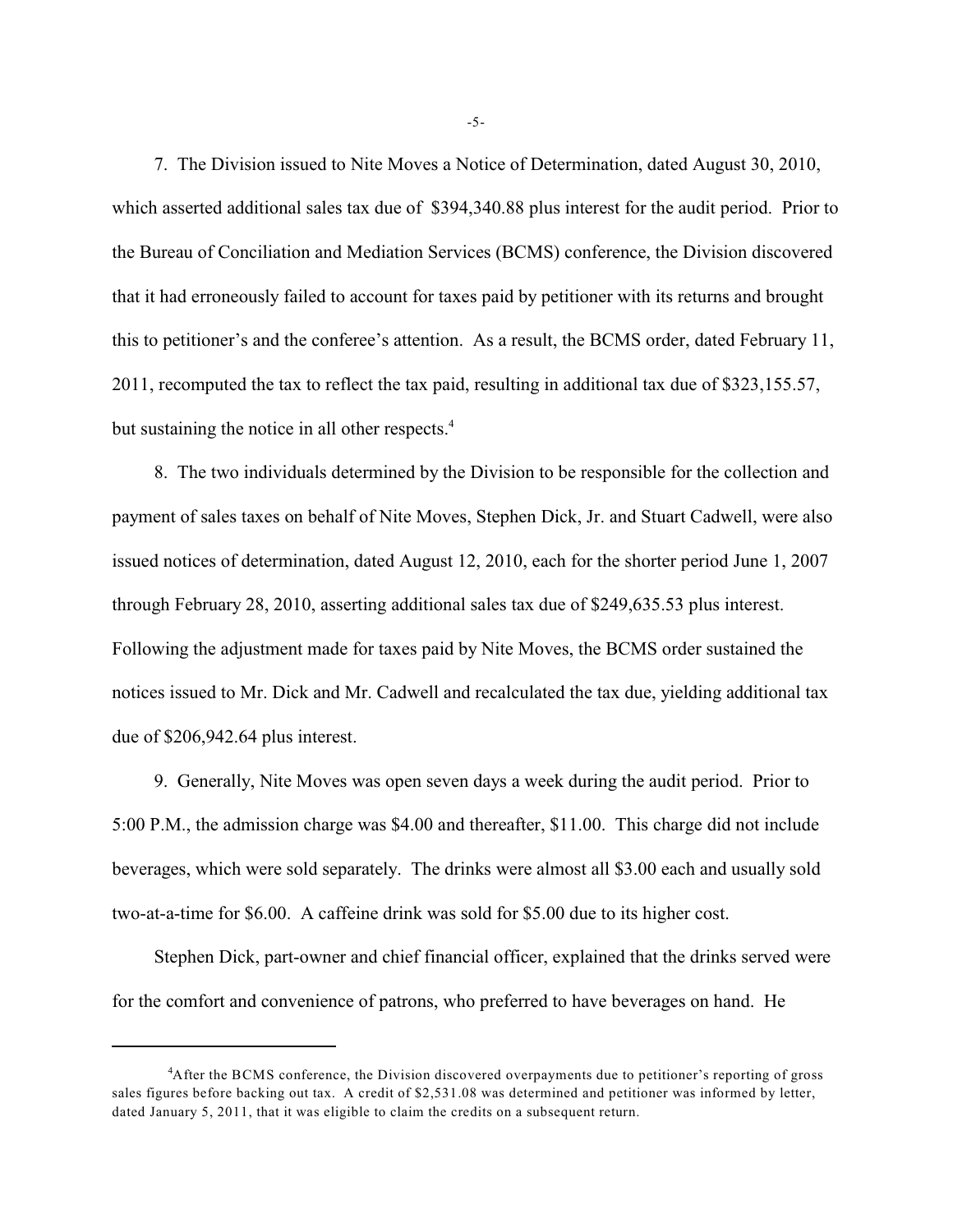recounted how Nite Moves has not changed its drink prices since 1997. However, the expense of providing this comfort for patrons comes at a price. He must have bartenders, compressors, coolers, ice makers and incurs the cost of the products themselves. The drinks yielded very little net revenue for Nite Moves. In contrast, door admissions have no associated costs and the net revenue is far more profitable. Since each profit center shares an equal percentage of the general overhead, the revenue from admissions is far greater than that for beverages.

 10. The auditor's supervisor, Donald Haher, stated in a letter to Steven Dick, dated January 6, 2010, that he visited the club on January 5, 2010 at 1:00 P.M. and paid \$10.00 to the bartender. There was no one at the door and he was approached by a bartender for his admission fee and also paid for two drinks. He took one drink immediately and got a coupon for a second. It is not clear from his testimony whether he knew that admission prior to 5:00 P.M. was \$4.00 or that the two drinks cost \$6.00. Mr. Haher also did not comment on the availability of additional drinks (beyond the two he paid for) or their cost. Mr. Haher stated that he had patronized Nite Moves 10 to 15 times over the course of 15 or 20 years. He was not sure if his recollections pertained to the audit period herein or one of his earlier visits. Mr. Dick stated that during his involvement with Nite Moves, it has never included drinks with admission.

11. The club has one stage in a lounge area, six rooms designated for couch dances, each about 5 by 6 feet with oversized chairs, a dressing room for employees and lavatories. The lounge area occupied the largest area of the club, approximately 28 by 34 feet, with the stage having dimensions of approximately 9 feet by 11 feet. The stage was surrounded by chairs and tables. Photographs of the lounge showed dinner-theater style table lamps, ceiling mounted spot

-6-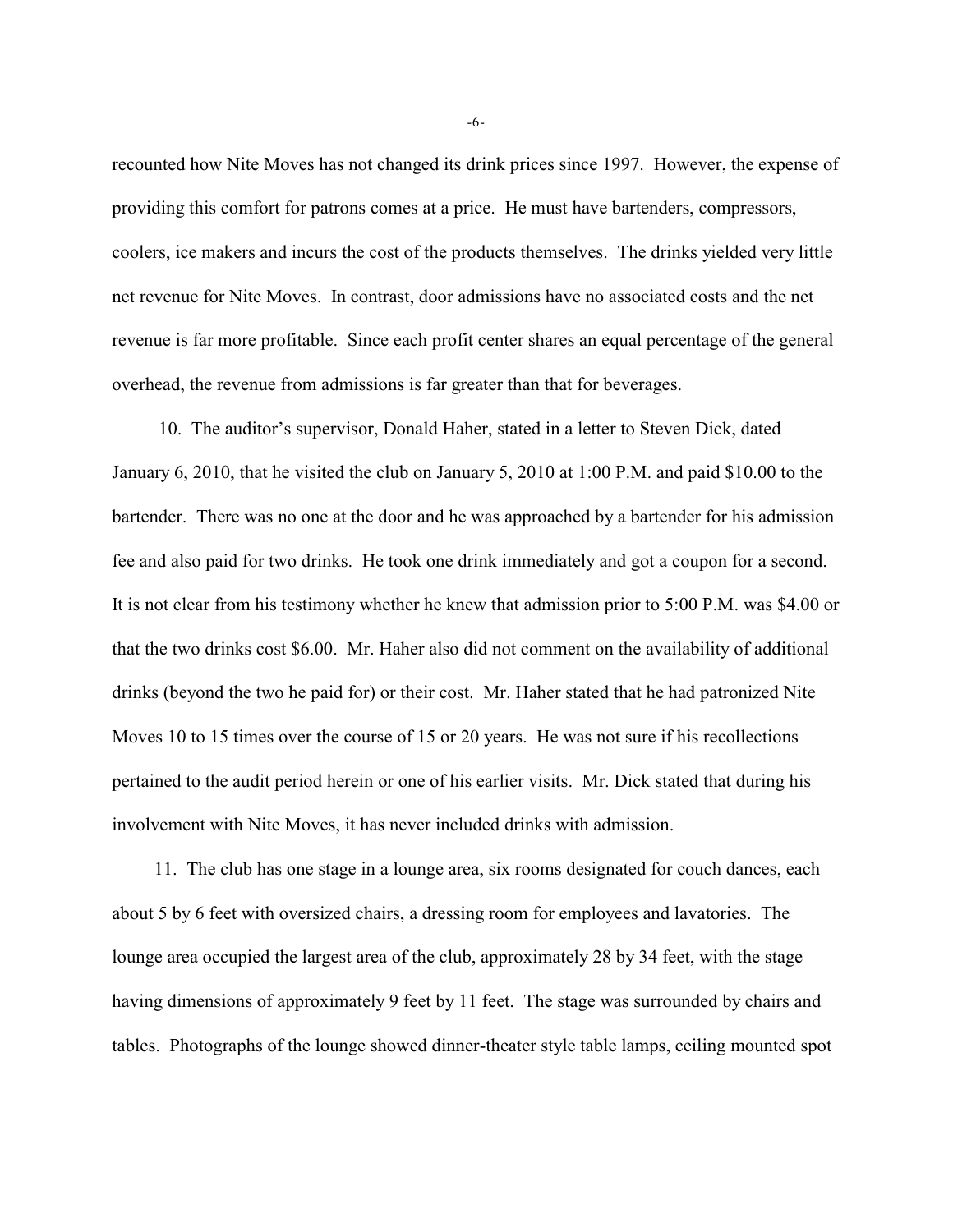lighting and a service bar. It was the custom of the club to always have music playing and a performer on stage regardless of the number of customers.

The stage is illuminated by spotlights and, as stated, there is a dressing room for the dancers, who, at times, wear an array of different costumes. There are tables and seating that are oriented towards the stage to focus audience attention on the performances as well as a small service bar that has no seating. The restrooms and private rooms are removed from the performance area.

12. As of February 2009, the performers became employees of Nite Moves. During the portion of the audit period following that, the performers' compensation was based on a commissioned sales agreement, which provided that all entertainers would earn commissions from private dances, with the safety net of a minimum wage if their commissions did not outperform the current minimum wage. In addition, performers earned tips from lap dances, which were performed for customers in the public lounge area. Depending on the customer traffic, performers go through the lounge area soliciting lap dances for tips.<sup>5</sup> The commissioned sales agreement revealed generally the split of private dance charges with management. The total charge for each dance fee was claimed by Nite Moves in its calculation of total sales.

13. The charges for private dances varied depending on the duration, chosen by the customer, whether the performer was topless or fully nude and any discounts offered by the club. The duration was driven by three minute songs. A customer could choose three, six or twelve minutes (one, two or four songs) for which he would prepay and receive coins. The coins were

-7-

<sup>&</sup>lt;sup>5</sup>During the audit period, the tips received by the performers for lap dances were not shared with the club and are not in issue herein.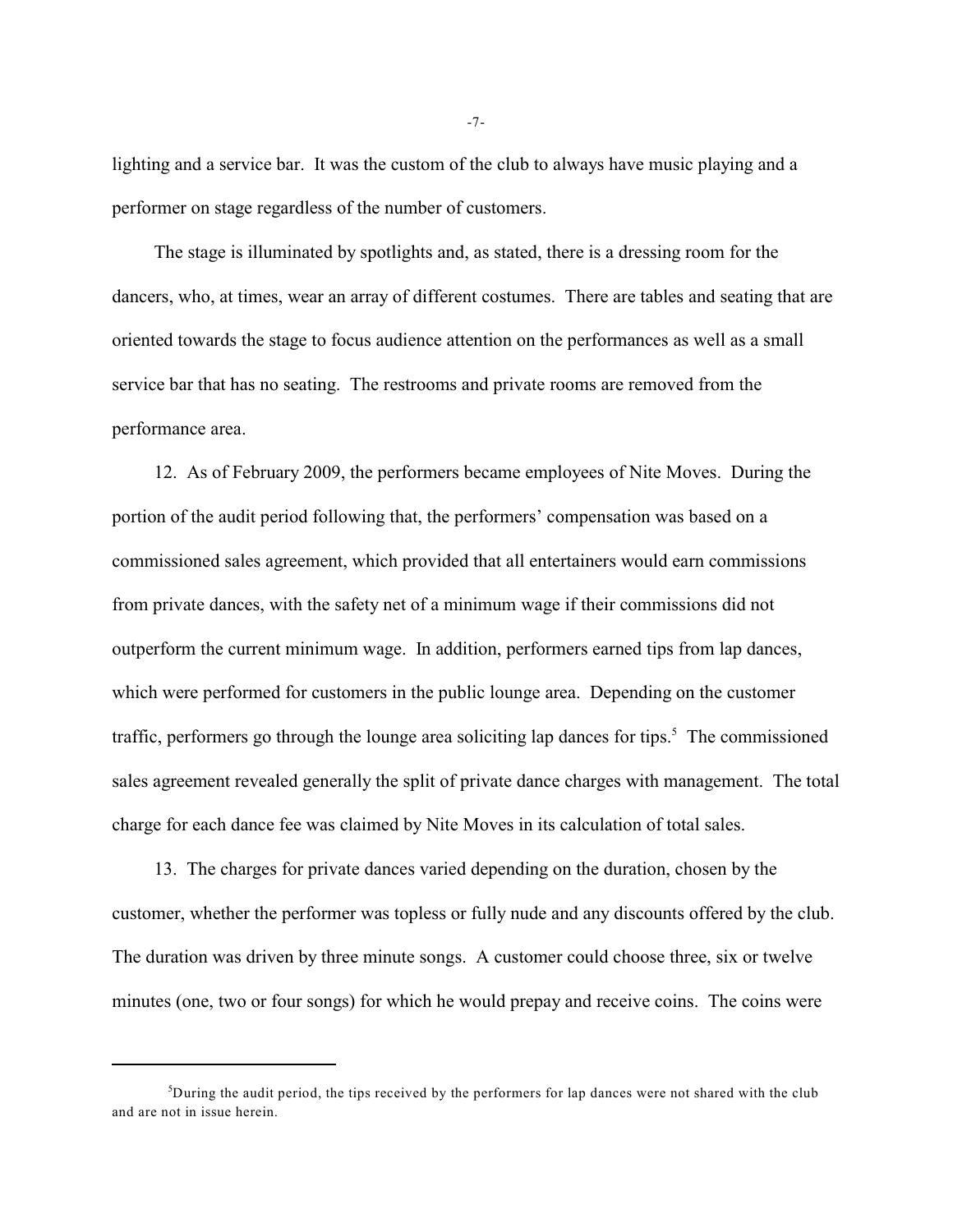then redeemed for the private dances. Upon entry into the private dance rooms, which were approximately 5 feet by 6 feet, the performer would push a button that would time her performance for the customer.

14. The record reflects various prices for the private dances, which yielded various commissions for the performers after a minimum of the equivalent of \$25.00 during the day or \$30.00 at night was reached. Generally, the price of a topless private dance lasting one song was \$20.00, and \$30.00 for a nude dance. For four songs, the topless charge was \$55.00 and \$75.00 for nude.

15. Mr. Dick stated that the ultimate goal at Nite Moves was and is to entice customers to purchase private dances, saying, "[i]deally, . . . I would like every customer to spend as much money as possible." This goal was repeated by one of the dancers, Taylor, who stated that her goal was to create a fantasy for customers during her stage dance so that they would buy a lap dance or private dance, because her best opportunity to make the most money resided in the latter.

16. Petitioner offered several expert reports in support of its petition. One was authored by Judith Lynne Hanna, PhD, a cultural anthropologist retained by petitioner to express an opinion in this matter based upon her expertise as an anthropologist, dance scholar and dance critic. Dr. Hanna offered her expert testimony in *Matter of 677 New Loudon Corp. d/b/a Nite Moves* (Tax Appeals Tribunal, April 14, 2010, *confirmed* 85 AD3d 1341 [2011], *affd* 19 NY2d 1058 [2012], *reargument denied* 20 NY3d 1024 [2013], *cert denied* 134 SCt 422 [2013] (*677 New Loudon Corporation*)*.*

-8-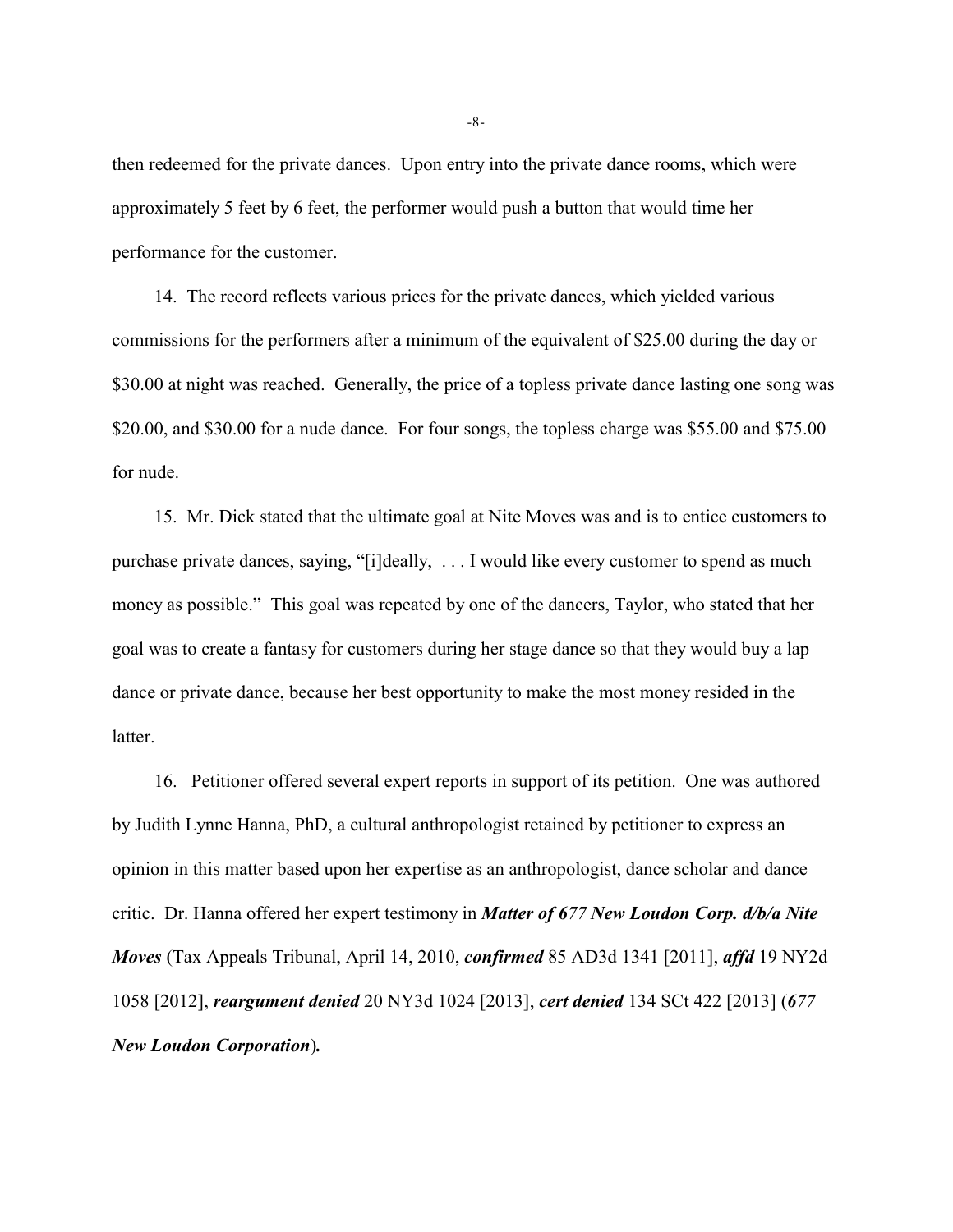Dr. Hanna has a doctoral degree in anthropology from Columbia University, specializing in nonverbal communication and the arts and society. She has training in many forms of dance, has taught dance and has danced herself for over 50 years. Her training included ballet, modern, jazz, hip-hop, flamenco, belly, swing, folk and ethnic. She has been a dance critic for dance magazines, a judge in dance competitions, received many awards for her research on dance and written 7 books and more than 150 articles on dance.

Dr. Hanna opined that dance is the purposeful, intentionally rhythmical and culturally influenced choreographed sequences of nonverbal body movements. She said that choreographers can engage in a broad range of practices that draw upon the aesthetic principles of, among others, unity, variety, repetition, contrast, transition between movements and balance.

17. Dr. Hanna prepared her report in this matter by reviewing her research findings used in *677 New Loudon Corporation* and her research findings in *Matter of Greystoke Indus. LLC d/b/a Paradise Found* (Tax Appeals Tribunal, May 19, 2011). For this proceeding, she also viewed the videos of three dancers on the stage at Nite Moves and two private dances, all of which were submitted into evidence. She did not observe any of the 2014 dancers in person at petitioner's premises and did not interview any of the Nite Moves dancers about their backgrounds and training in preparing her 2014 report.

18. Dr. Hanna stated that exotic dance meets the criteria of dance, which she believes to be purposeful, intentionally rhythmical and culturally influenced choreographed sequences of nonverbal body movements; motion with aesthetic value and symbolic potential; uses the human body as the instrument of dance; symbolically represents content or form; and requires an underlying faculty for conceptualization, creativity and memory.

-9-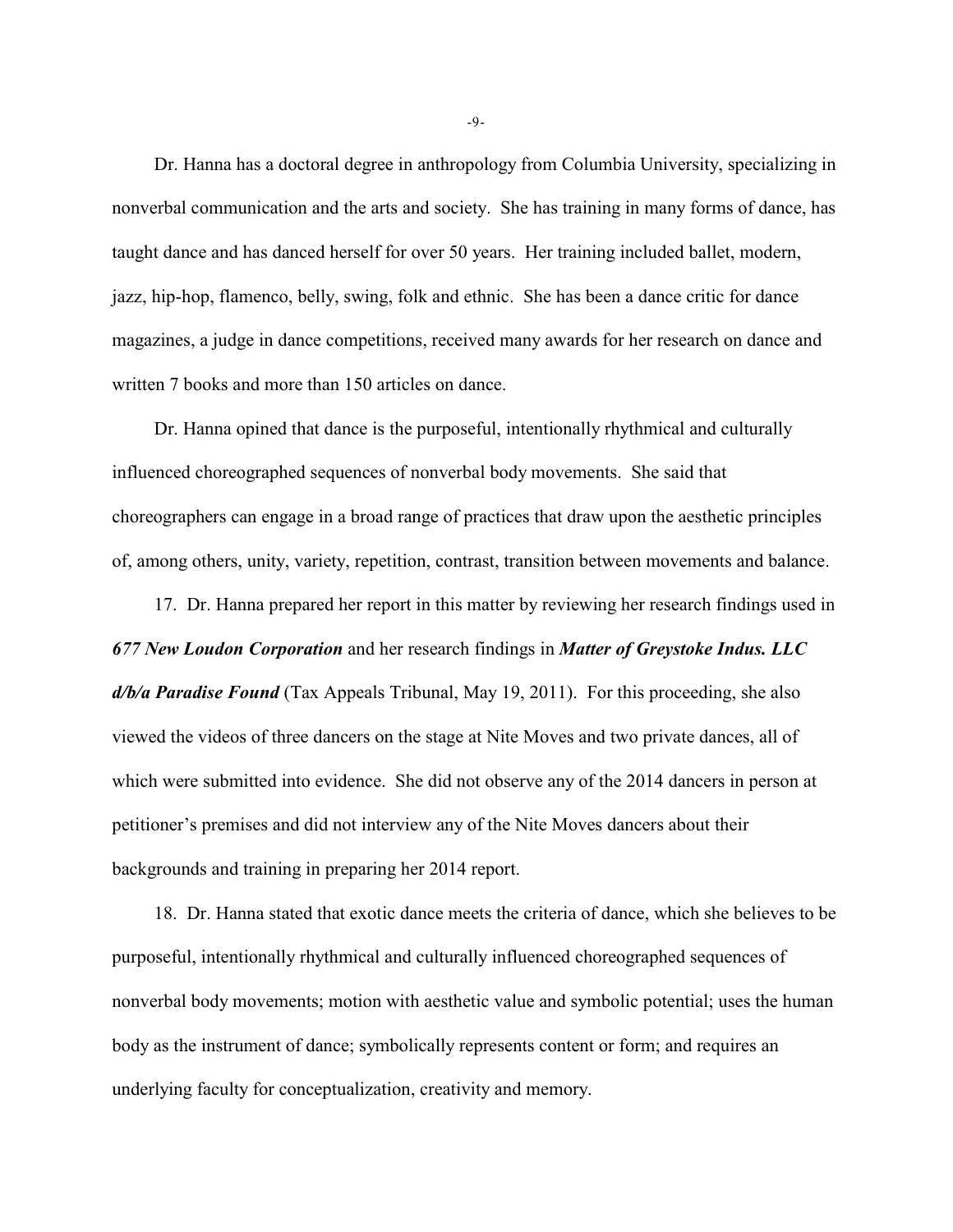19. Dr. Hanna stated that the purpose of exotic dance is to express eroticism, beauty of the body, health and fantasy. She said the dance uses the aesthetic to elicit fantasy and emotion, where movement through time and space is used to communicate fantasy, often incorporating jazz-like, improvisatory movements in its choreography, i.e., the composition and arrangement of dances.

20. Based on her education, professional expertise, the prior matters referenced above and the videos she was provided herein, Dr. Hanna concluded that the shows at Nite Moves during the audit period were live, dramatic, musical choreographed performances in a theater, presenting shows composed entirely of dance routines.

21. Petitioners presented a second expert report of Katherine Liepe-Levinson, PhD, a highly skilled dancer who trained in ballet. Dr. Liepe-Levenson has choreographed for modern dance companies and a dance studio she founded. Her doctorate was earned in Theater, and she has done research on exotic dance that focused on how clubs function as cultural and theatrical environments. Besides her background in theater (MA and PhD in Theater), Dr. Liepe-Levinson has experience in staging (Colgate University, assistant professor of theater), acting and dance, in addition to her observations of hundreds of exotic dance routines, including those at Nite Moves. She has also taught dance and choreography in a multitude of venues.

Dr. Liepe-Levinson based her opinion on the videos of performances at Nite Moves and written statements of a Nite Moves dancer, Mickey, and Stephen Dick, Jr. These sources were supplemented by her experience in viewing exotic dances at 70 venues in North America and hundreds of videos on exotic dance performances.

-10-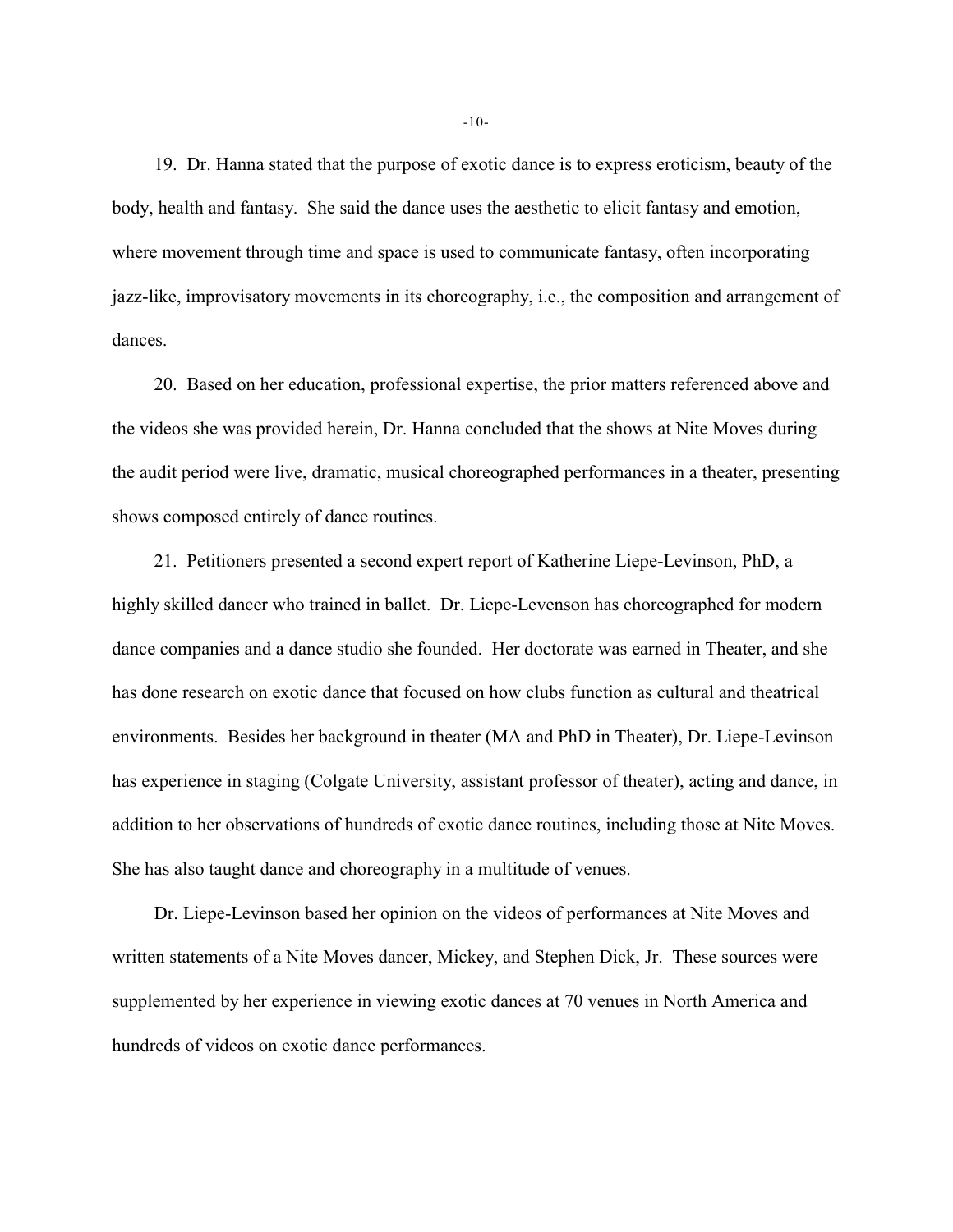22. Dr. Liepe-Levinson concluded that Nite Moves was a theater because it had a marquee with the name of the establishment; charged admission to the performance space; had a designated stage with lighting and props; few distractions for patrons; and a house protocol that encouraged the audience to focus on the performers. She believed that the exotic dances performed at Nite Moves were choreographed arrangements of steps or moves that included repetition and a clear beginning and end point, set to music. Routines utilized costumes and moves associated with the exotic dance genre as well as other genres; improvisation within set structures; and props like chairs and poles, used to focus and limit movement. Dr. Liepe-Levinson noted how the larger dance community commonly incorporates elements of exotic dance into its productions, highlighting the artistic merit of the genre. She does not believe that the sexual "turn on" aspect of the dance renders its choreography moot.

23. Petitioner also offered a video of, and report prepared by Sabrina Madsen, an accomplished gymnast, who has also coached the sport on recreational and competitive levels. Ms. Madsen is a certified personal trainer, a body builder and holds a master of science degree in sports medicine. She practices and teaches pole dancing, and has a successful record in competitions including 2014 Pole Dance America's National Pole Championships and 2012 Miss Georgia Pole professional champion.

24. Ms. Madsen opined that her experience with pole dancing competitions taught her that the sport has components of pole tricks and dance, both of which are part of the judging criteria. Ms. Madsen was shown the various stage videos from Nite Moves and the music video of Alize, a Nite Moves dancer. She described the pole moves and dance steps in great detail for each and

-11-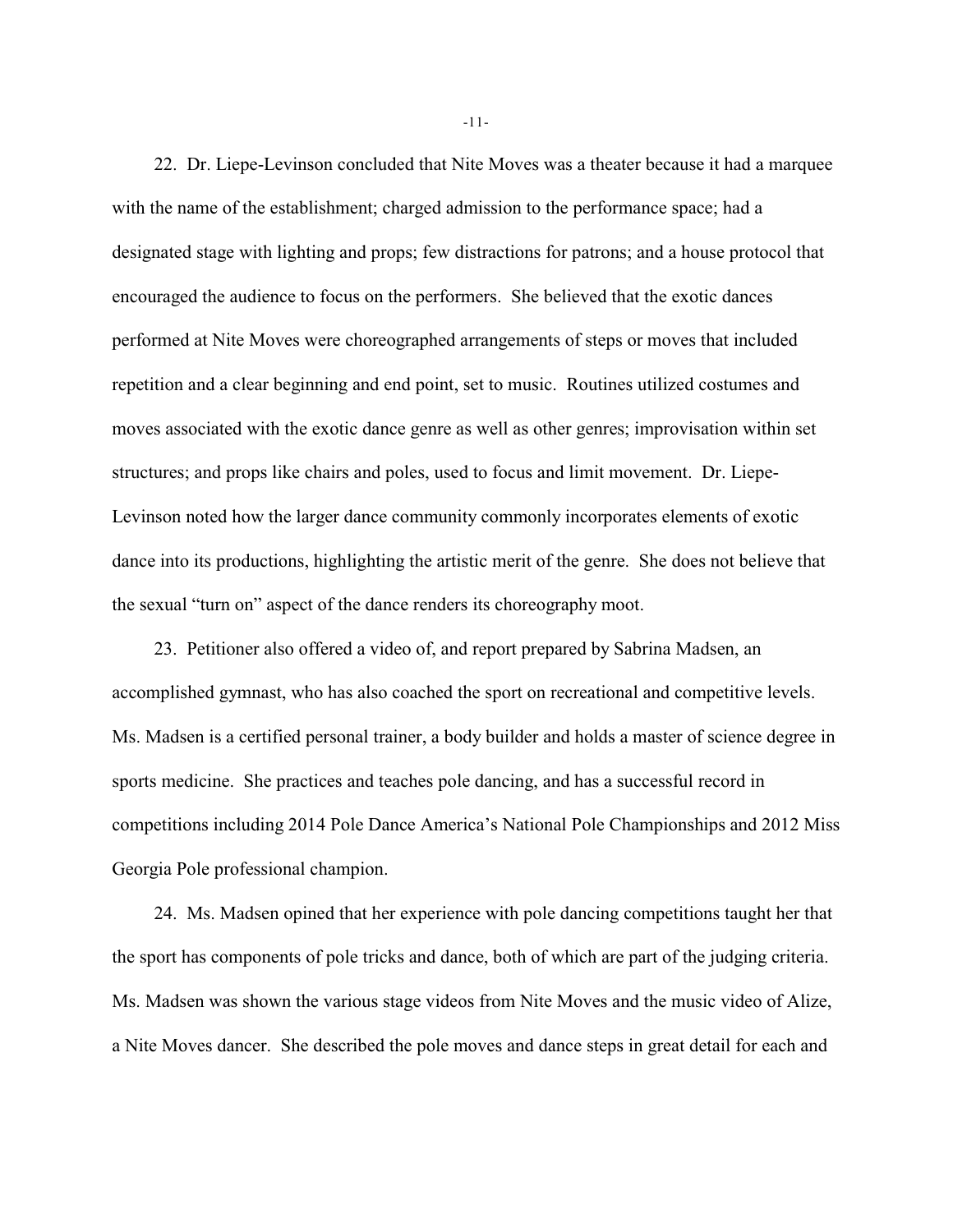concluded that both gymnastics and pole dancing have components of acrobatics, skills and dance choreography.

25. Petitioners presented the testimony of Lorraine McTague, owner of Lorraine Michaels Dance Center in Albany, New York. Ms. McTague has studied dance at the University at Albany in elective programs in ballet, modern dance, jazz and choreography. She has studied latin, ballroom and swing in New York City and has traveled worldwide to study various international styles.

Ms. McTague has owned the dance center at the same location for 31 years and has taught dance for over 33 years. She teaches ballroom, latin, swing, tango, hip hop, ballet, tap, country and freestyle. In addition, belly, exotic and pole dancing instruction have been included in the dance center's course offerings for over 15 years. The first teacher she hired to teach exotic dance was a dancer at Nite Moves. She said that the demand for pole and exotic dance instruction has risen dramatically, to the point where she now has multiple classes and teaching rooms with poles.

26. At petitioner's request, Ms. McTague visited Nite Moves, observed several performances, spoke with dancers and determined that the performances she witnessed were choreographed dances. Her definition of choreography was stated as the arrangement of the movements of dance. Although she observed different levels of proficiency, based on her background, knowledge and skills, she concluded that all the dancers used choreographed dance pieces. Ms. McTague noted that choreography was fluid in the sense that the dancers at Nite Moves were trying to establish a relationship with the audience. She noted that, although many pieces are created months in advance of a performance, it would be feasible for a piece to be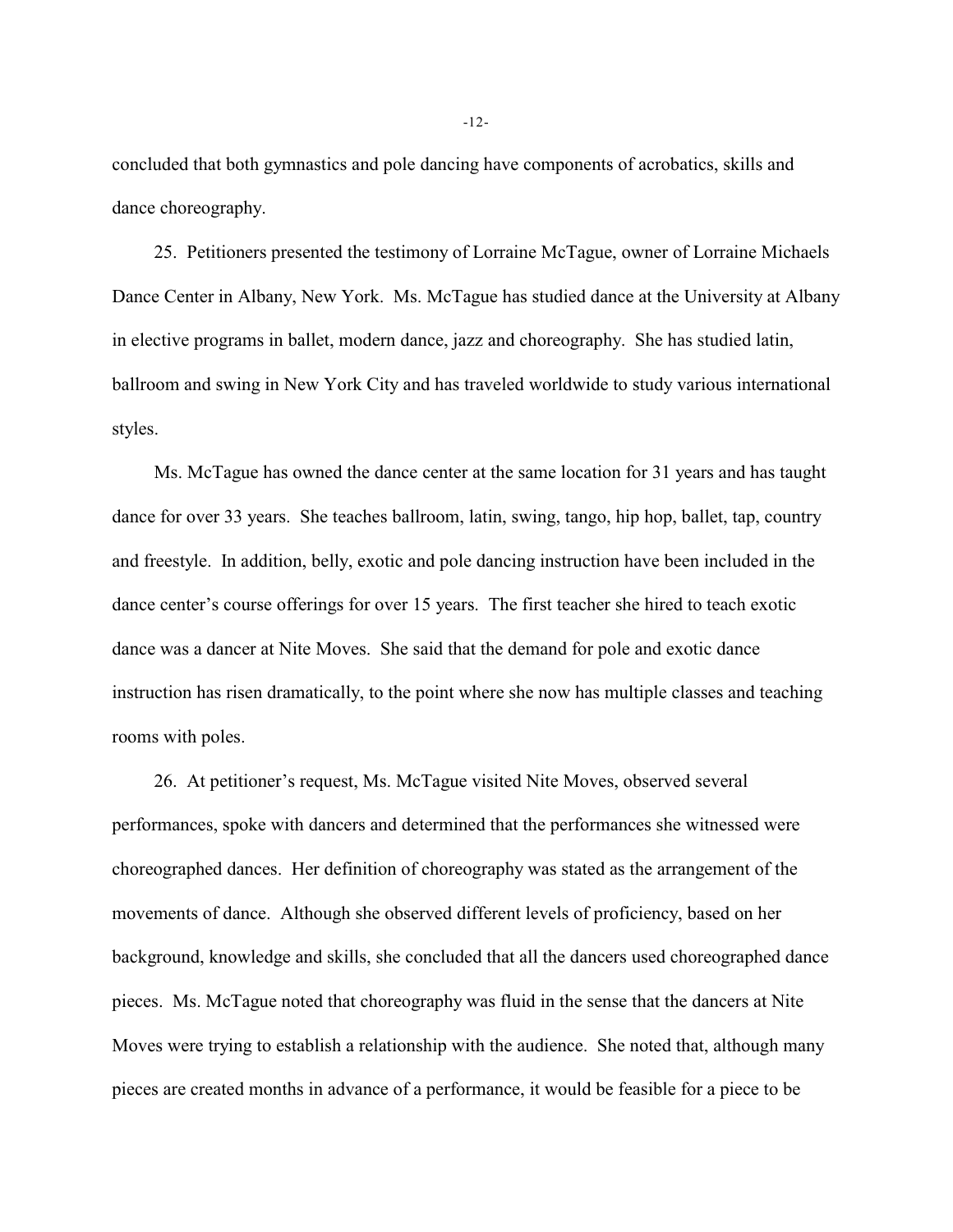choreographed in far less time. What she witnessed had an entrance, a middle and an exit, with a distinct arrangement to music that was not "very, very basic."

27. Although the logistics of her observation were not disclosed, Ms. McTague watched one private dance and conversed with the dancer afterwards. She recounted that the dancer conceded that the smaller space, music from the main stage DJ and the rules of conduct applicable in the private rooms hindered her movement, but that the dancer maintained that she choreographed the private dances. She noted that the dance she witnessed was very different from the private dance recalled by the auditor's supervisor. She did not mention any touching, grinding or the use of a cloth to cover the patron. Her description of the private dance focused on the small space and the dancer only being able to "kind of move around the couch and move around the customer," and "it was kind of the same thing [as the stage dance]."

28. Steve Barnes, an award winning entertainment critic from the Albany Times Union newspaper with 25 years of specialization in arts and cultural reporting, prepared an account of a visit he made to Nite Moves on November 9, 2012 in conjunction with a televised story on "The Colbert Report" on Comedy Central Cable Television Network, which was produced to highlight the dispute between Nite Moves and the Division during the judicial proceedings pertaining to the prior audit period.

29. Mr. Barnes observed the stage show and then paid for a lap dance. After his observations, Mr. Barnes concluded that "there's no question that the dancing at Nite Moves is art, which is most broadly defined as anything created with aesthetic intent." He noted that the performances entailed rehearsals, costumes, music, an audience and a plot. He believed that the Nite Moves' performers, like actors and actresses, are paid, in part, for their faces and physiques,

-13-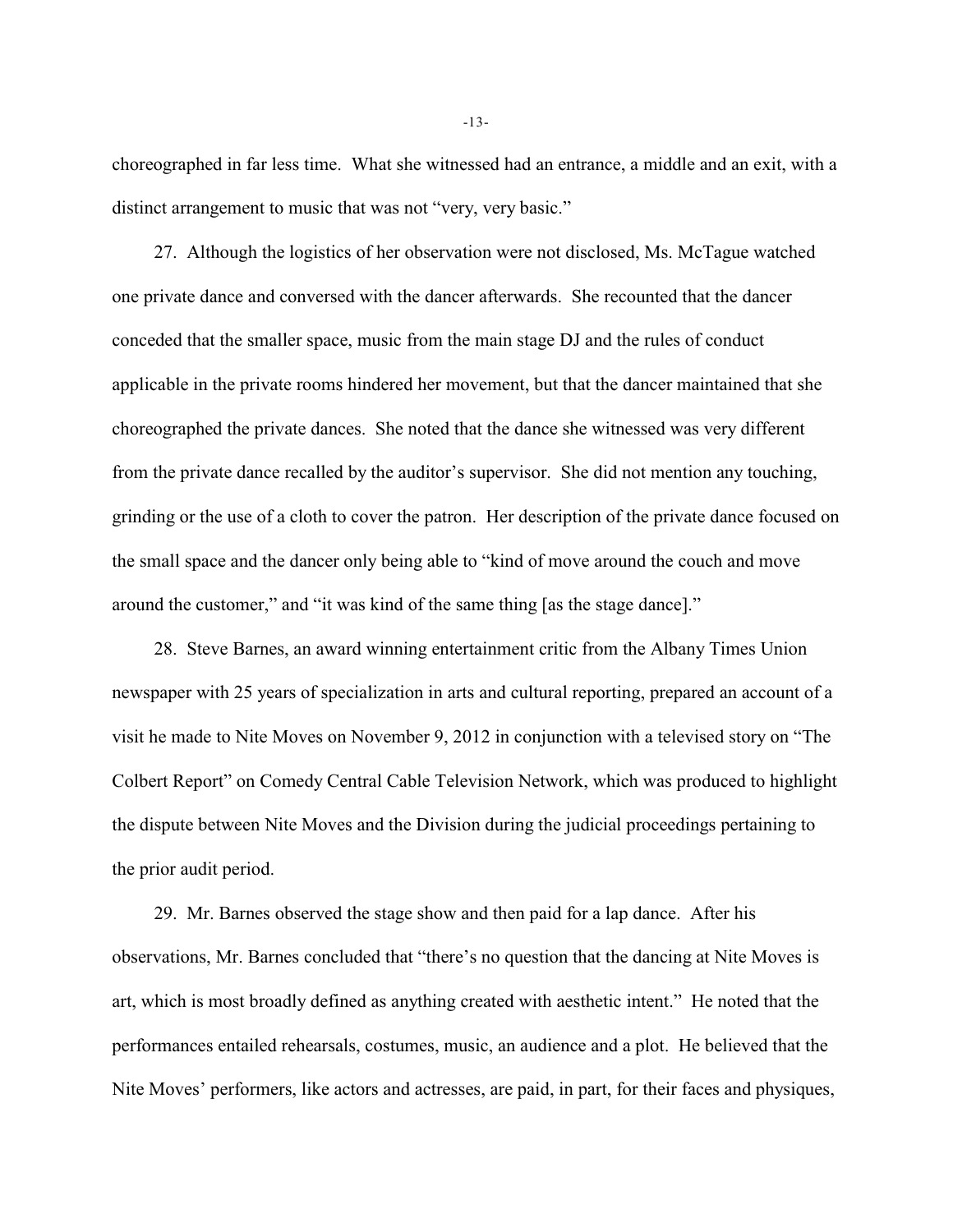exploit and merchandise their looks and emotions while playing out private acts in public. Mr. Barnes believes that it is equally valid and desirable for art to evoke grief, happiness and laughter as it is for art to arouse lust. While he believes the art performed at Nite Moves is "terrible art," he notes that one does not take away the status of art just because it is of low quality, concluding that "bad art is still art, . . . no matter how uncomfortable it makes us or how the majority views it."

30. Two dancers from Nite Moves, representative of the approximately 30 dancers employed by the club, confirmed that they choreographed their dance routines for the main stage, lap dances and private dances. Depending on the number of performers on duty, each performer could be called upon to perform on the main stage 5 to 15 times a shift. Each of the dancers had a degree of performance related backgrounds, which they supplemented with YouTube videos and peer to peer instruction.

31. One of the dancers, whose stage name was Alize, taught pole dancing at Nite Moves on Sundays. Her students consisted of exotic dancers and women from all walks of life interested in learning the art form for jobs, a workout or other personal reasons. Alize had no formal training for her job but taught herself exotic dance and pole dancing through YouTube videos and watching and learning from other dancers. Over the course of several years, she became a top dancer at Nite Moves. Her mastery of the craft was highlighted in a professionally produced music video, which she choreographed to the featured song, that was entered into evidence. Alize was also featured in video performances at Nite Moves that were entered into evidence. One of the videos was a staged private dance where the patron was played by a club employee and the filming was done by the manager, Mr. Dick.

-14-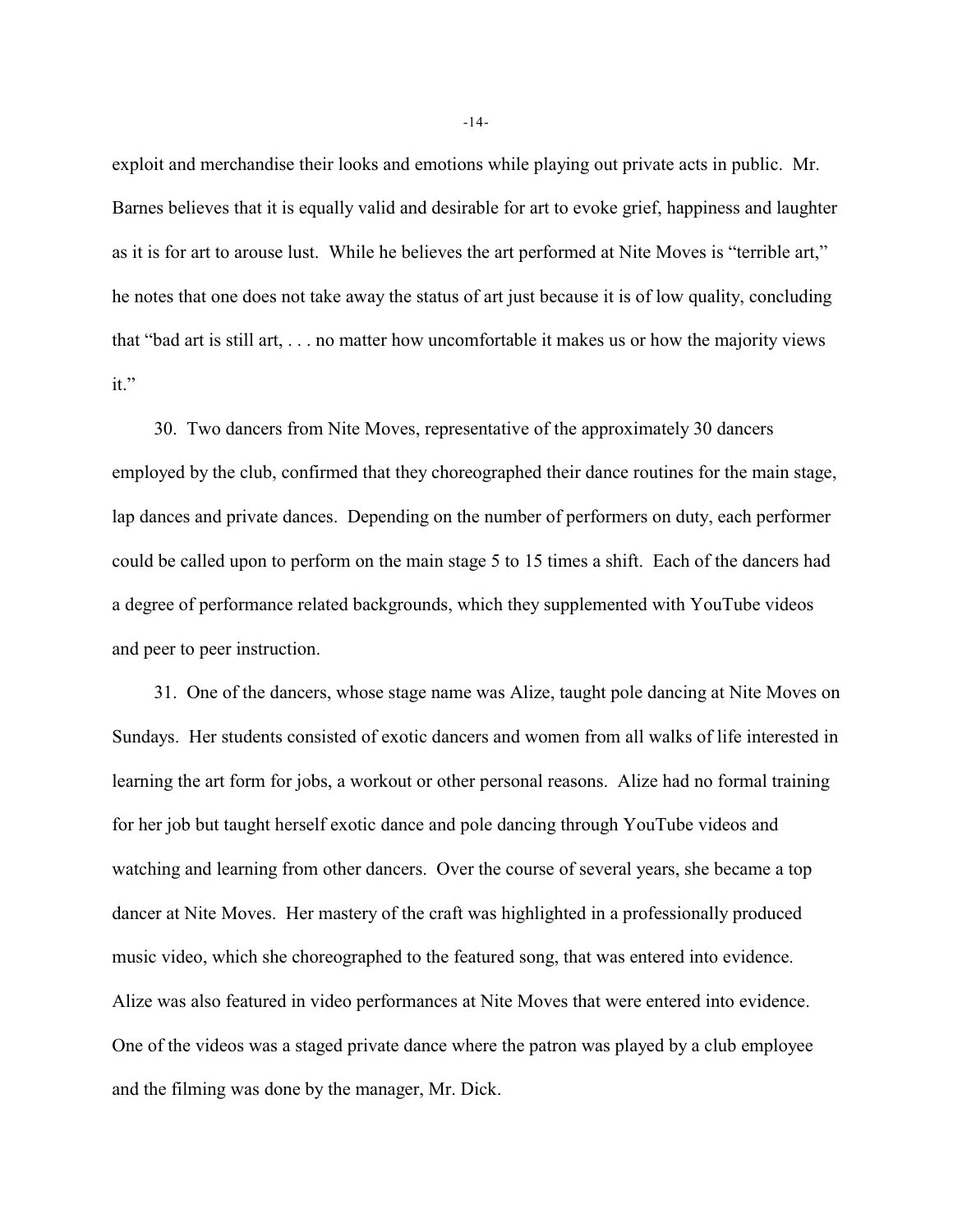32. Alize had three choreographed stage sets, which she varied depending on whether the music was slow, fast or rock music. She averred that she had choreographed routines for her table dances and private dances as well, which she never varied. Although the music for the lap and private dances might not have been of her choosing, she believed she was able to accommodate for that because she thought she "[could] dance to any music."

33. A second dancer, whose stage name was Taylor, had a more significant background in jazz and tap dance and athletics throughout her childhood and adolescent years. She also acted in shows that involved choreographed dance such as "The Rocky Horror Picture Show." She taught herself to pole dance by watching and conversing with other dancers, relying on her athleticism and dance experience. As she became a better dancer, Taylor returned the courtesy of teaching other dancers how to master various aspects of pole and exotic dancing.

34. Taylor's stage dance routines, which she choreographed, are performed to her own music that she chooses to appeal to different audiences. For instance, she has a routine for younger audiences and another for older audiences. At times, she asks for requests and will improvise on her set routines to accommodate the requests. Her repertoire consists of approximately 40 songs, with a basic choreographed routine for all of them.

35. Taylor also prepared taped performances of her stage and private dance routines, which were filmed by Mr. Dick and entered into evidence. She uses basic moves in the private dances, the choice of which is driven by customer preferences. She noted the limits placed on her dance movements in private dances by the room dimensions, but maintained the movements were choreographed since she had a basic set of moves she always did and then tailored them to the customer.

-15-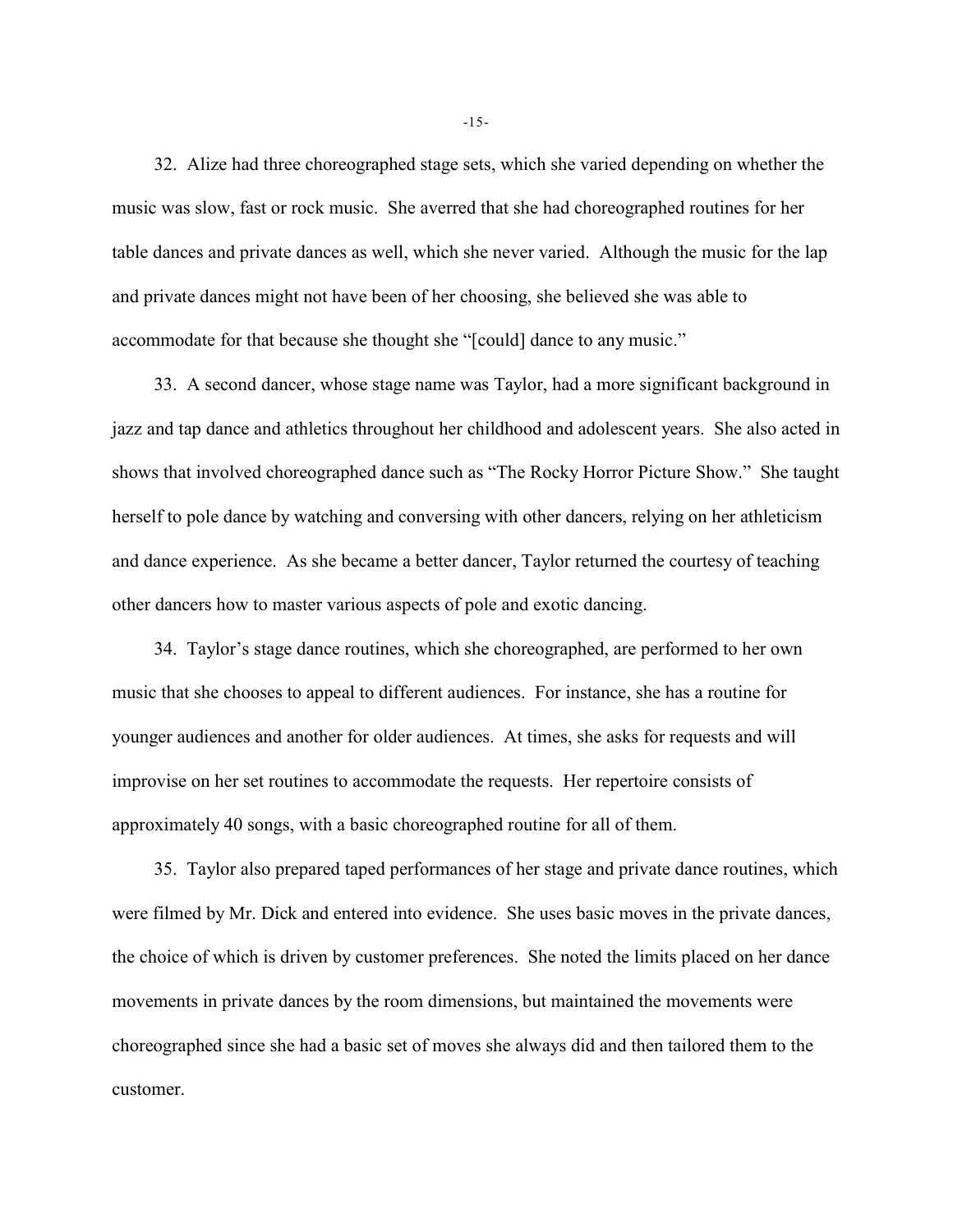36. The supervising auditor assigned to this audit, Mr. Haher, had significant prior personal experience with the club and its various offerings. He stated that he had purchased private dances at Nite Moves and that they entailed entering one of the small, back rooms with the dancer, having her press a timer button, covering him with a protective cloth to prevent makeup or perspiration from soiling his clothes and then grinding and rubbing herself over his body. He recalled that if a performer had a particularly outstanding physical attribute she would highlight it in her "massage" or body rub routine. This account confirmed what the primary auditor had been told by a dancer when he asked what went on during a private dance. Although not related in the same graphic style, Mr. Dick recounted that the body cloth was a common protective cover to prevent soiling of a customer's clothing and injury to the dancer from zippers and belt buckles, intimating that there was a need for the cloth because of the intimate physical contact between the patron and performer.

Both auditors assigned to this matter admitted having almost no knowledge or background in performing arts or, more specifically, choreographed dance performance, instead relying on the outcome of the prior audit and the *677 New Loudon Corporation* decision of the Tribunal.

37. Mr. Dick explained that Nite Moves hired performers regardless of whether they had dance backgrounds, talent or skills. He and the other dancers worked with new performers, who also watched YouTube videos and other performers on stage to learn to dance. Mr. Dick stated that Nite Moves also used a buddy system, where an experienced dancer would be paired with a new dancer for training purposes. One of the dancers, Alize, began teaching pole dancing at Nite Moves for the general public on Sundays, although there was no evidence if this was utilized by Nite Moves dancers.

-16-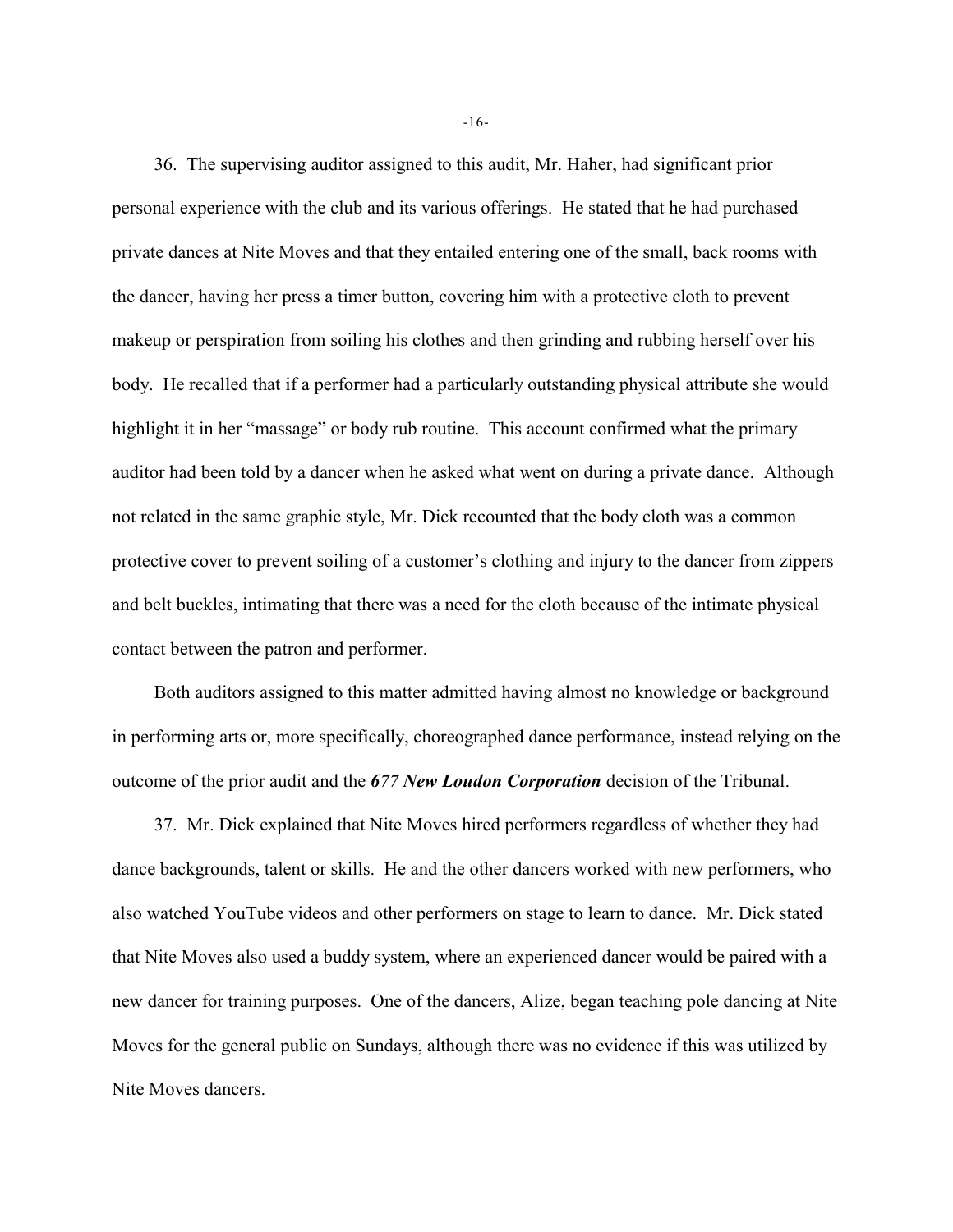38. The Division sent an undercover criminal investigator to apply for a job at Nite Moves, who explicitly told Mr. Dick that she had no prior experience or dance background, just athleticism. She was told to return for an audition and led to believe she would be hired, but Mr. Dick denied this, saying it was his protocol to allow a tryout prior to hiring, which he follows with all new dancers. Mr. Dick has an extensive background in the exotic dancing business visiting establishments throughout the world to master the skills necessary to manage a top quality showplace. He was involved with dancer training and closely monitored the stage routines.

39. Nite Moves has approximately 40 to 42 employees and over 30 dancers. At busy times, there are sometimes 15 dancers on the premises.

#### *SUMMARY OF THE PARTIES' POSITIONS*

40. Petitioner argues that it is exempt from tax on its admission charges and its private dance charges as admissions to a theater featuring choreographed dance performances as provided for in Tax Law  $\S 1105(f)(1)$  and further defined in Tax Law  $\S 1101(d)(5)$  and 20 NYCRR 527.10(d)(2).

41. Petitioner contends that it is exempt also from sales tax on its admission charges and private dance charges as a roof garden, cabaret or other similar place (Tax Law § 1105[f][3]) where the sales of refreshments are merely incidental to the performance, as provided for in Tax Law  $\S 1101(d)(12)$ . Petitioner also maintains that Tax Law  $\S 1123$ , enacted in 2006, which provides for an exemption from tax on the admission charge to a roof garden, cabaret or other similar place to attend a dramatic or musical arts performance, is applicable to Nite Moves and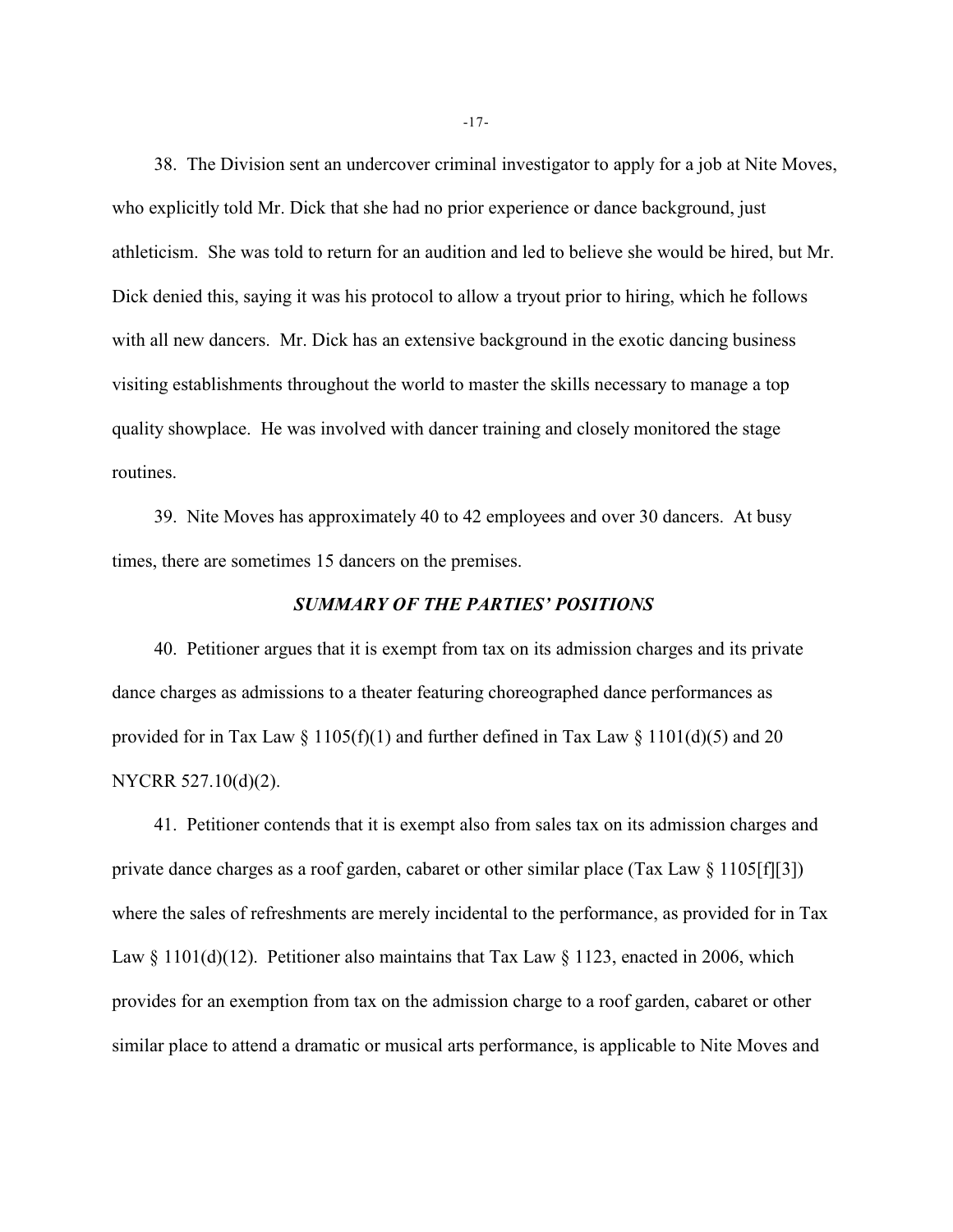provides an additional ground for relief should the Tribunal's characterization of Nite Moves as a cabaret be accepted herein.

42. Petitioner argues that it is a violation of both the First Amendment of the United States Constitution and Article 1, Section 8 of the New York State Constitution to deny a taxpayer an exemption from tax based on the content of the dance performance. It argues that the Tax Law sections under which it was taxed were unconstitutional as applied.

43. The Division maintains that this forum is bound by the prior decisions of the Tax Appeals Tribunal, the Appellate Division, Third Department, and the Court of Appeals because the issues have already been considered and decided based on virtually identical facts and applicable law.

44. The Division argues that the Tribunal has already determined that the receipts from door admissions are subject to tax under Tax Law  $\S 1105(d)(i)$ ; (f)(1) and (3). The Division believes that the testimony of Ms. McTague and the two dancers added nothing to the facts that distinguished this matter from *677 New Loudon Corporation* and did not support the conclusion that the performances were choreographed dances.

45. The Division maintains that petitioner has not established that its sales of beverages were merely incidental to its performances, citing the prior case in which it was determined that beverage sales, which comprised 14.2% of all sales, were not merely incidental and, therefore, nullified the claim for an exclusion under Tax Law  $\S 1105(f)(3)$  and also under the newly enacted Tax Law § 1123.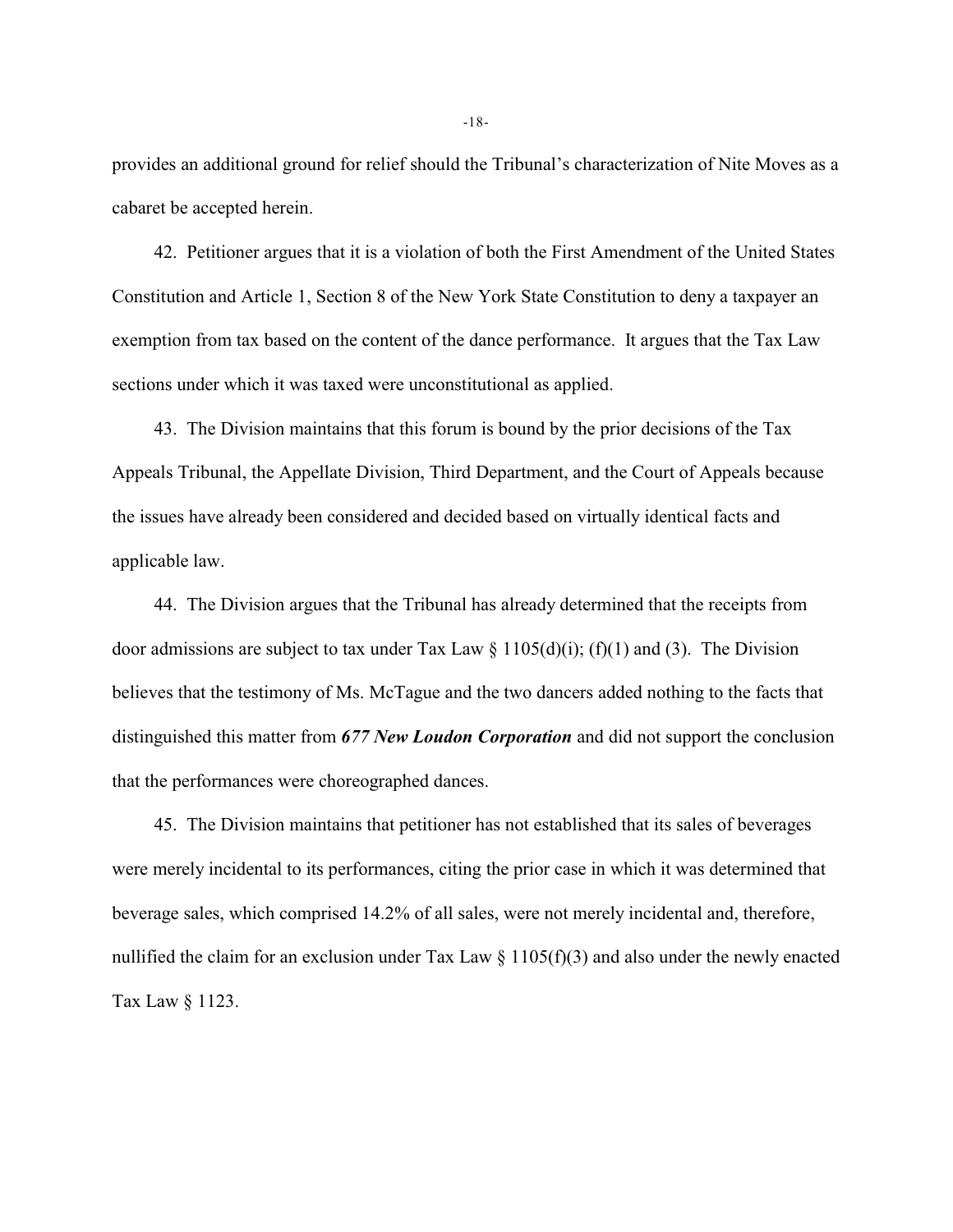### *CONCLUSIONS OF LAW*

A. The Division initially contends that *677 New Loudon Corporation* is dispositive of the issues raised in this matter based on the doctrine of stare decisis. However, stare decisis does not control when the facts have changed. The doctrine of stare decisis prevents parties from relitigating settled principles of law or legal issues; it does not apply to factual determinations (*Samuels v. High Braes Refuge, Inc.*, 8 AD3d 1110 [2004]). Contrary to the Division's contentions, petitioners' evidentiary offerings are different from the evidence adduced in the prior matter and warrant a de novo review of the Division's audit conclusions for this follow-up period. In addition, Tax Law § 1123, pertaining to the exemption from tax on the charge of a roof garden, cabaret or similar place, was enacted in 2006, and, as petitioner asserts, must be considered in the determination herein.

B. The Tax Law presumes that all of a taxpayer's sales receipts are subject to tax until the contrary is established and the taxpayer has the burden of proof in that regard (*see* Tax Law § 1132[c]). Exemptions from tax are strictly construed against the taxpayer, who must demonstrate that the only reasonable interpretation of the statute entitles him to the exemption (*see Matter of Grace v. New York State Tax Commn.*, 37 NY2d 193 [1975], *lv denied* 37 NY2d 708 [1975]).

C. As in *677 New Loudon Corporation*, the Division cites three statutory bases for the imposition of additional sales tax on petitioner's charges for admission to the establishment and for private dances. The door admission charges will be considered separately from the private dance charges because, unlike in *677 New Loudon Corporation*, the evidence indicates a clear demarcation between the two.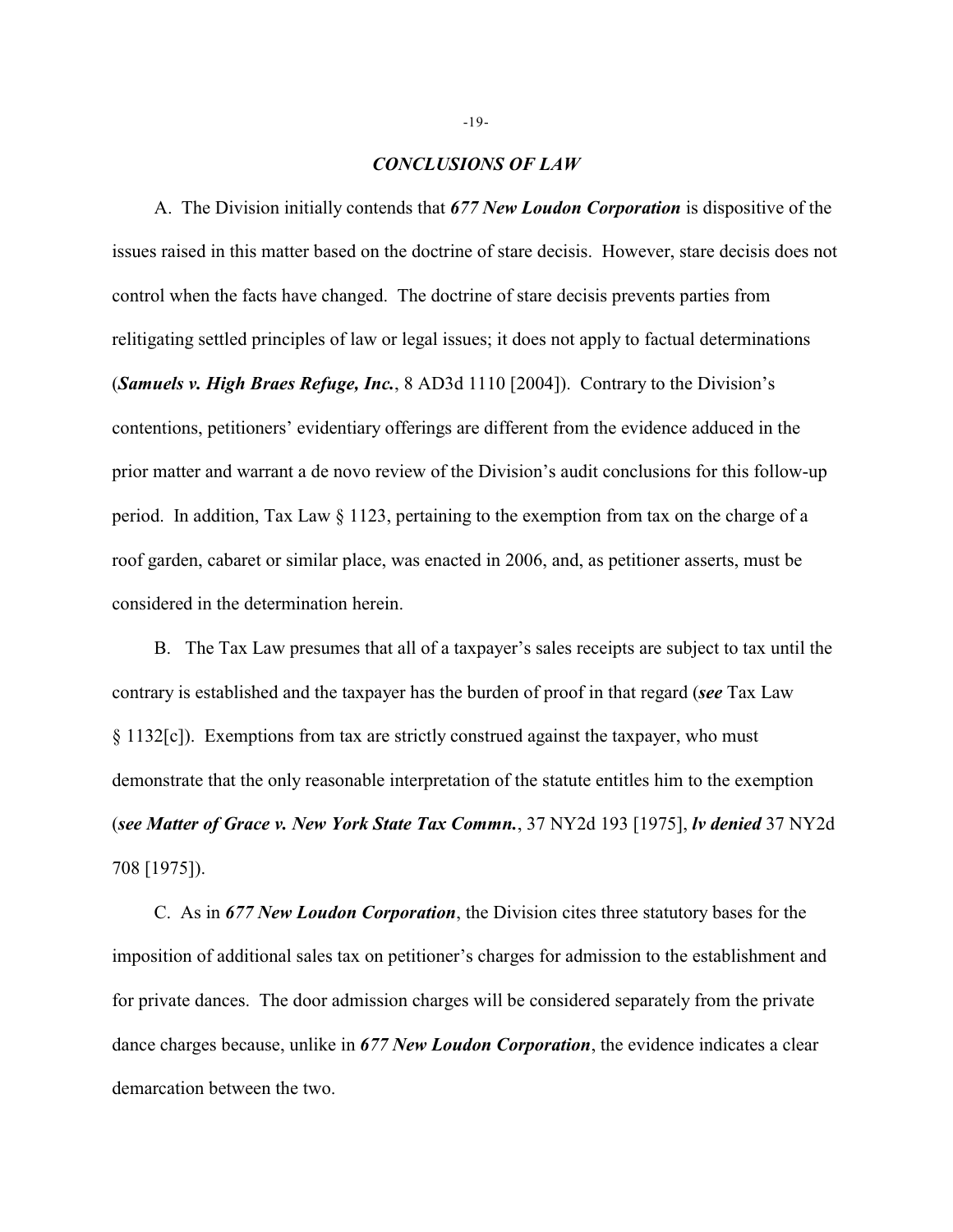Tax Law § 1105 provides that sales tax shall be imposed upon certain receipts and charges,

as follows:

(d)(i) The receipts from every sale of beer, wine or other alcoholic beverages or any other drink of any nature, or from every sale of food and drink of any nature or of food alone, when sold in or by restaurants, taverns or other establishments in this state, or by caterers, *including in the amount of such receipts any cover, minimum, entertainment or other charge made to patrons or customers (except those receipts taxed pursuant to subdivision (f) of this section)* (emphasis supplied):

(1) in all instances where the sale is for consumption on the premises where  $sold \ldots$ .

\* \* \*

(f)(1) Any *admission charge* where such admission charge is in excess of ten cents *to or for the use of any place of amusement* in the state, *except charges for* admission to race tracks, boxing, sparring or wrestling matches or exhibitions which charges are taxed under any other law of this state, or *dramatic or musical arts performances*, or live circus performances, or motion picture theaters, and except charges to a patron for admission to, or use of, facilities for sporting activities in which such patron is to be a participant, such as bowling alleys and swimming pools (emphasis added).

\* \* \*

(3) The amount paid as charges of a roof garden, cabaret or other similar place in the state.

D. In *677 New Loudon Corporation*, the Tribunal held that the admission and private dance charges were taxable under each of the Tax Law sections referenced above. The Tribunal first rejected the argument that the admission charges collected at that venue were excepted from taxation as admission charges to a place of amusement because they constituted admission charges for dramatic or choreographed musical arts performances (Tax Law § 1105[f][1]). The Tribunal relied on *Matter of 1605 Book Center v. Tax Appeals Trib.* (83 NY2d 240 [1994], *cert denied* 513 US 811 [1994]) in concluding that petitioner in *677 New Loudon Corporation* was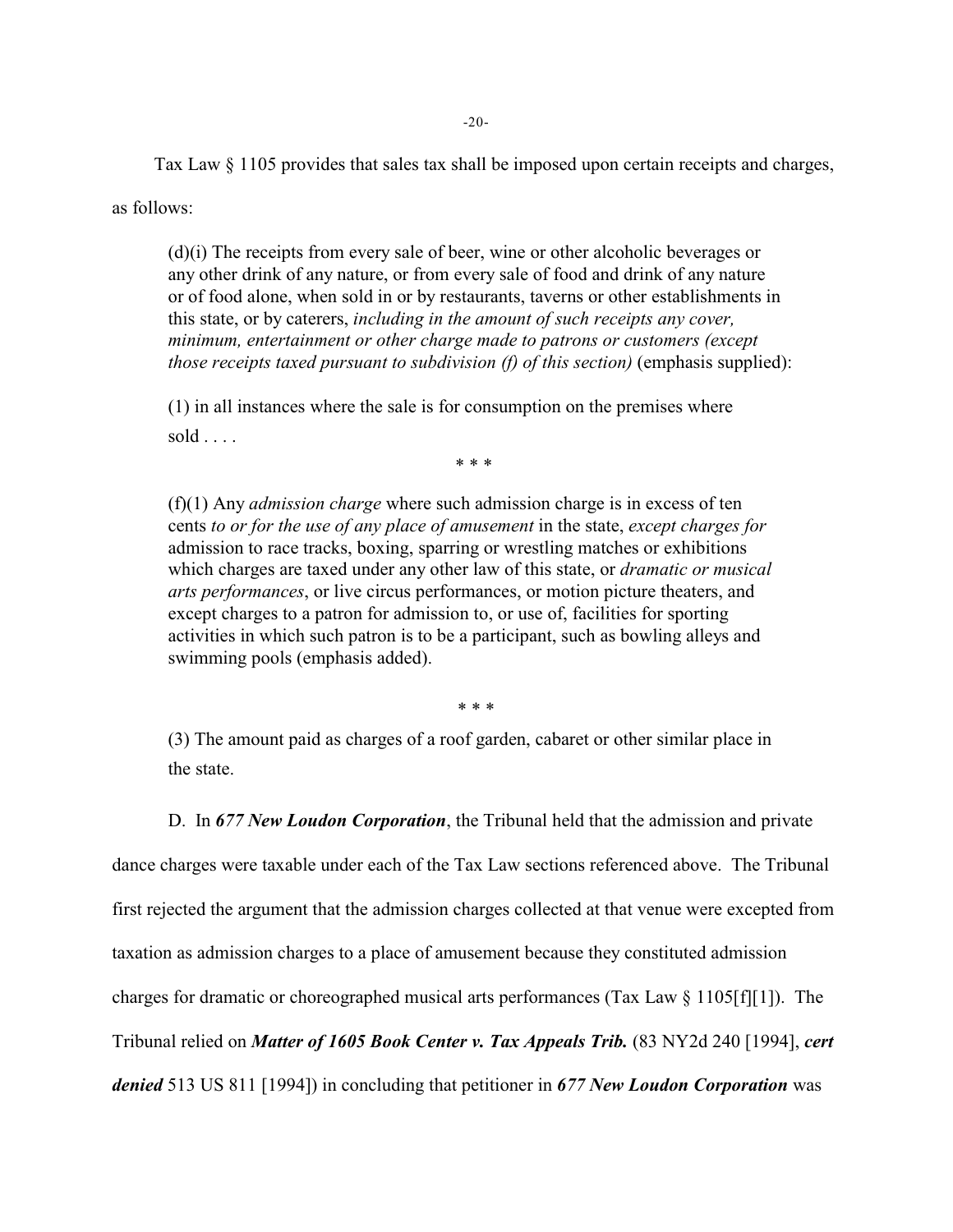an adult juice club providing adult entertainment, accessible to a customer by the payment of a door admission charge. The charge for private dances was construed as a further admission charge to additional entertainment within the club. The Tribunal deemed the charges "admission charges" as defined in Tax Law  $\S 1101(d)(2)$ , to a "place of amusement," as defined in Tax Law  $\S 1101(d)(10)$  and 20 NYCRR 527.10(b)(3)(i). The fees for private dances, which generated the most income, were deemed indistinguishable from the admission charges to the public areas of the club, except they permitted the patrons to gain access to the private rooms.

The Tribunal stressed the similarities between the coin-operated peep show and fantasy booths that were the subject of the *1605 Book Center* case, ultimately finding that the two venues were the same for tax purposes. In *1605 Book Center*, the Court of Appeals concluded that a peep show and fantasy booth were places of amusement, for which an admission charge was paid. There was no claim by petitioner there that its performances qualified for the exception in Tax Law § 1105(f)(1). In fact, the performances in the *1605 Book Center* case were never really in issue or the subject of the Court's scrutiny. Here, the Tribunal, relying on the evidence before it, concluded that Nite Moves was not entitled to the exemption from the tax imposed by Tax Law  $\S 1105(f)(1)$  citing what it believed was the difference between Nite Moves and a "theater-in-the-round contemplated by the statute and regulations." It is submitted that the Tribunal did not have the benefit of the additional facts introduced into the instant record, which prove persuasive in finding to the contrary.

Mr. Dick, owner and manager, described in detail the physical layout of the establishment with the added benefit of an architectural rendering of the premises drawn to scale. The drawing depicted the lounge area, the largest of all areas on the premises, approximately 34 by 28 feet,

-21-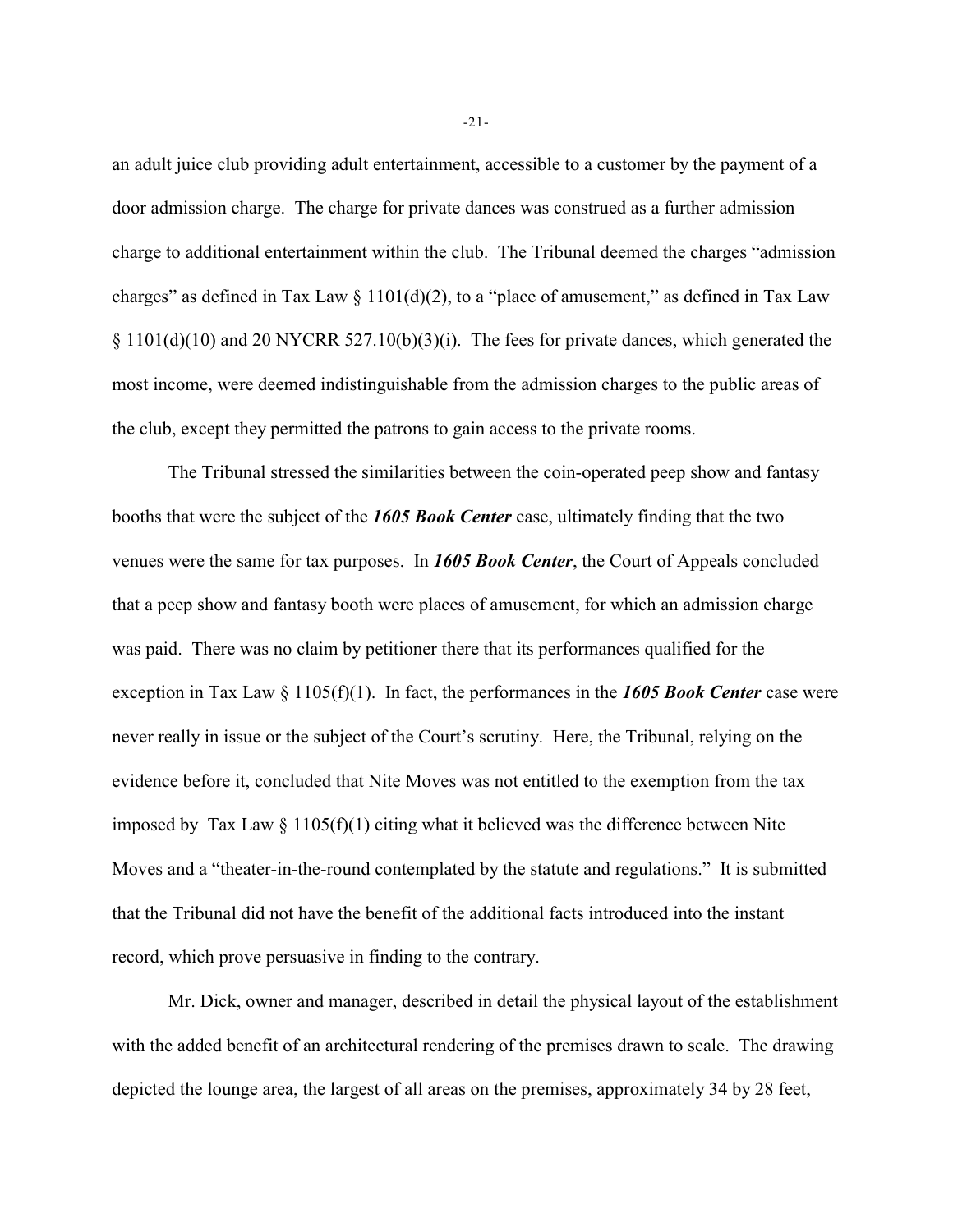which had as its focal point a 9 by 11 foot stage, surrounded by chairs and tables. Photographs revealed dinner-theater style table lamps, ceiling mounted stage lighting and a service bar. On the opposite side of the premises were six private dance rooms approximately 5 by 6 feet each, bathrooms, a DJ booth and a dressing room.

Dr. Liepe-Levinson, an expert in theater and dance, who based her opinions on video performances recorded at Nite Moves and written statements of a dancer and Mr. Dick, determined that the venue included all of the specific components necessary for designation as a theater: admission sales at the entrance or directly inside; interior designs that included performance stages and areas equipped with stage lighting; audience seating that is arranged to focus on the performance; a backstage or dressing room for the performers; costumes; and audience members whose attention and behaviors are focused on the performance.

Dr. Liepe-Levinson's opinion is accorded substantial weight given her extensive background in theater (MA and PhD in theater), staging (Colgate University, assistant professor of theater), acting and dance, and her observations of hundreds of exotic dance routines, including those at Nite Moves. Her conclusion that Nite Moves is a designated venue that exclusively features dance shows is rooted in the evidence submitted and testimony offered herein. Petitioner's failure to submit any evidence of why Nite Moves qualified as a theater was cited by the Tribunal in *677 New Loudon Corporation* as a reason it could not determine the venue as a theater as contemplated by the statute and regulations.

Mr. Dick credibly testified with regard to the physical layout of Nite Moves by narrating a virtual tour with the assistance of photographs. After reviewing the photographs and weighing the testimony and affidavits, it is determined that Nite Moves was a place of amusement which

-22-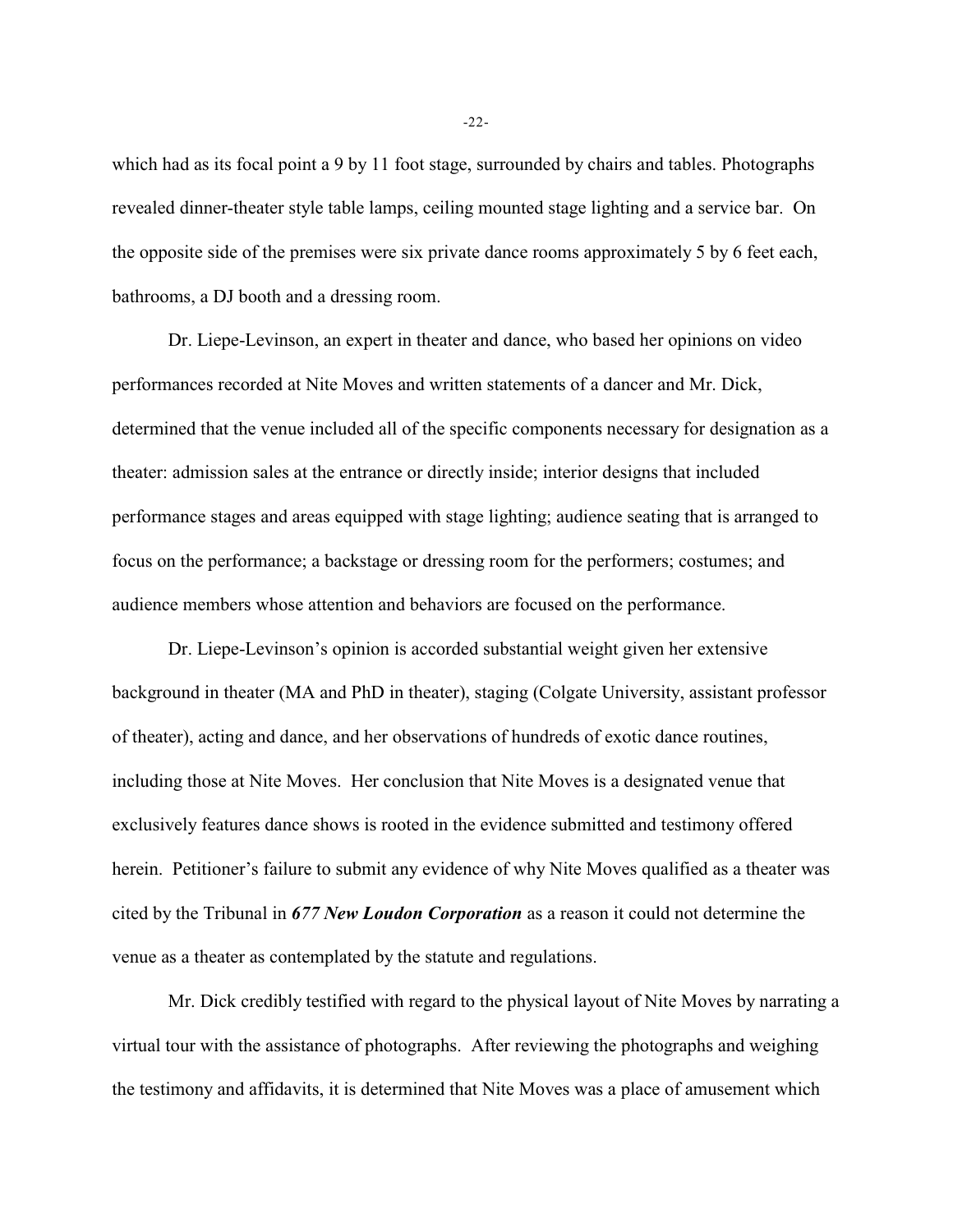clearly meets the regulatory requirement of "a place where a performance is given." (Tax Law § 1105[f][1]; 20 NYCRR 527.10[b][3][i].) There is a stage for the performers illuminated by spotlights; a dressing room for the dancers, who, at times, wear an array of different costumes; tables and seating that are oriented towards the stage to focus audience attention on the performances; a small service bar that has no seating and does not encourage it; and restrooms and private rooms that are removed from the performance area.

E. Having established that Nite Moves is a place where a performance is given, receipts from admission remain taxable unless the admission charge is to dramatic or musical arts performances (Tax Law § 1105[f][1]). The term dramatic or musical arts admission charge is defined in Tax Law  $\S 1101(d)(5)$  for purposes of Tax Law  $\S 1105$  to mean any admission paid for admittance to "a theater, opera house, concert hall or other hall or place of assembly for a live, dramatic, choreographed or musical performance." (Tax Law § 1101[d][5].) The same provision is found in the regulations at 20 NYCRR 527.10(d)(2), where an example of an exempt performance is illustrated by a theater in the round, which exhibits shows consisting of dance routines, which are exempt because "choreography is included in the term musical arts." (20 NYCRR 527.10[d][2][example 4].)

In *677 New Loudon Corporation*, the Tribunal found that petitioner had not demonstrated an entitlement to the exception set forth in 1105(f)(1) because it did not prove that the performances constituted dramatic or musical arts performances, i.e., "live dramatic, choreographic or musical performance" (Tax Law § 1101[d][5]). The Tribunal's conclusion was largely based on its finding that the lone expert proffered by petitioner, Dr. Hanna, was not credible given her critique of private dances that she had not observed yet found choreographed.

-23-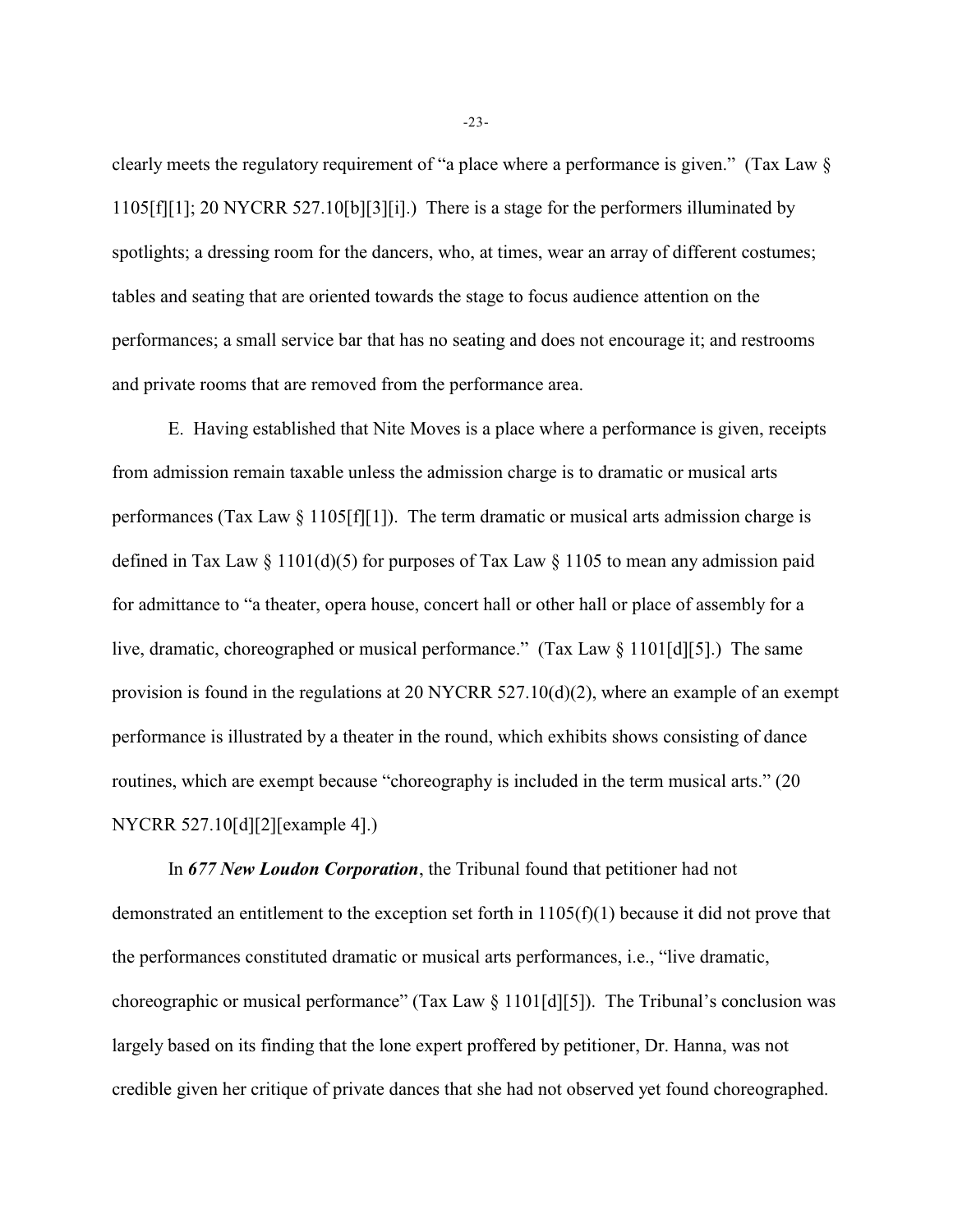It also disagreed with her interpretation of what constituted a choreographed performance, calling it "stunningly sweeping," which only required one to move in a pleasing way to music using various elements of dance. (*See also Matter of Greystoke Indus*.) The Tribunal instead deferred to a dictionary definition of choreography that said it was the art of composing dances and planning and arranging the movement, steps and patterns of dancers (citing Random House Webster's College Dictionary 232  $[2<sup>nd</sup>$  ed 1997]).

Faced with its failure of proof in *677 New Loudon Corporation*, petitioner has submitted additional testimonial and documentary evidence that it believes establishes that its performances meet the requirements of the exception set forth in Tax Law  $\S$  1105(f)(1). The most compelling of petitioner's new evidence comes from Lorraine McTague, owner of Lorraine Michaels Dance Center in Albany, New York. Ms. McTague has taught all types of dance for over 30 years, and her dance center has taught exotic and pole dancing for the last 15 years. Ms. McTague visited Nite Moves and observed several stage performances and spoke with several dancers. Based on her background and her observations, she concluded the performances were choreographed dances. She also viewed the videos of dancers at Nite Moves that have been entered into evidence and concluded that those evidenced choreographed dances as well. She noted the expert use of the pole and the varied themes employed by the performers, including a country theme by one dancer. She also noted the variances in styles with the chosen music.

Ms. McTague opined that choreography does not have to be intricate, just demonstrate an arrangement of movement. She noted that in ballroom dance competitions, dancers are told only a short time in advance what type of dance they must perform and then have to arrange it quickly based on movements they know. She noted that ballroom competition dancing is unquestionably

-24-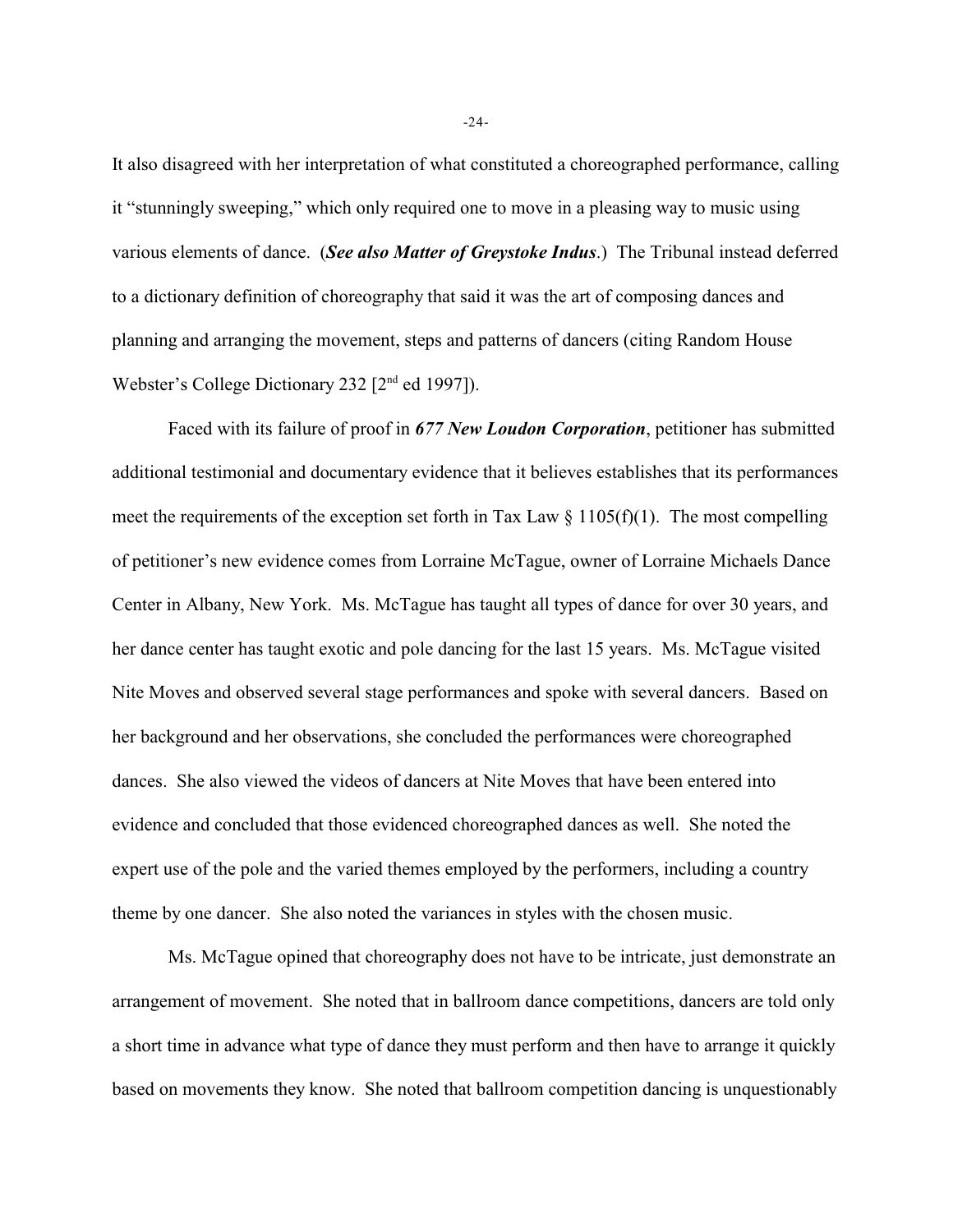choreographed dance and indistinguishable from the performances she observed at Nite Moves. This knowledgeable expert, who personally witnessed the stage dances, has outstanding credibility and helped bridge the gap between the theoretical and practical aspects of the dance performances.

Once again, Dr. Hanna's opinion was presented in support of an interpretation of the performances at Nite Moves being choreographed. This time, Dr. Hanna's conclusions, contained in an affidavit, were based on the videos submitted in evidence of both the stage and private dances. She concluded that the performances she observed were choreographed based on her expansive knowledge and experience and the definition of choreography she proffered herein and in the earlier case. The credibility issue with regard to Dr. Hanna in *677 New Loudon Corporation* does not taint her opinion herein since she did not personally observe any dances. Her opinion was based strictly on the videos produced and submitted into evidence by petitioner. Her definition of choreography is weighed in the context of all the expert opinions before this forum in the instant matter.

Three additional persons with dance and arts experience have also rendered opinions on the definition of choreography and artistic performance that resonate with Ms. McTague's and Dr. Hanna's opinions. Dr. Liepe-Levinson, a professional choreographer, Broadway dancer and theater expert, averred that the required long sets utilized various choreographic devices such as the timed removal of costumes, the repetition of basic patterns and arrangements, the timing of sequences to their choices in music and the incorporation of traditional and documented movements of exotic dance. These met the requirements of her definition of choreography, i.e.,

-25-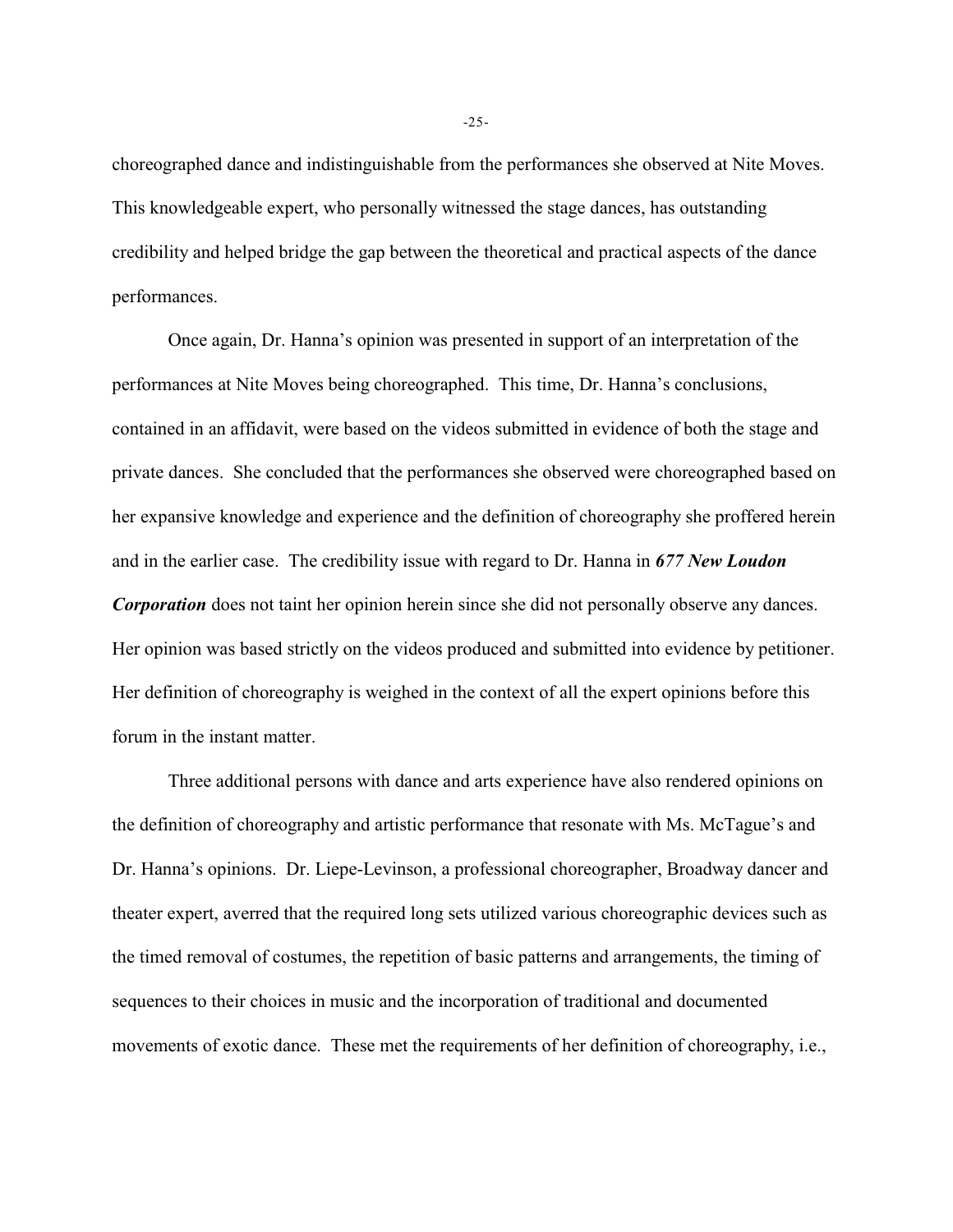the purposeful arrangement or structure of steps and movements, including repetitions and clear beginning and end points, usually set to music or some kind of rhythm.

Ms. Madsen, an expert in pole dance, opined that her experience with pole dancing competitions taught her that the sport has components of pole tricks and dance, both of which are part of the judging criteria. Ms. Madsen was shown the stage videos and the music video made by Alize. She described the pole moves and dance steps in great detail for each and concluded that the pole dancing routines she watched in the Nite Moves videos have components of acrobatics, skills and dance choreography.

Mr. Barnes, entertainment critic for the Albany Times Union with 25 years of specialization in arts and cultural reporting, observed the stage show and then paid for a table or lap dance. After his observations, Mr. Barnes concluded that "there's no question that the dancing at Nite Moves is art, which is most broadly defined as anything created with aesthetic intent." He noted that the performances entailed rehearsals, costumes, music, an audience and a plot. The Nite Moves performers, like actors and actresses, are paid, in part, for their faces and physiques. They both exploit and merchandise their looks and emotions while playing out private acts in public. Mr. Barnes thought that it is as valid and desirable for art to evoke grief, happiness and laughter as it is for art to arouse lust. While he believes the art performed at Nite Moves is "terrible art," he notes that one does not take away the status of art just because it is of low quality, concluding that "bad art is still art, . . . no matter how uncomfortable it makes us or how the majority views it."

Perhaps the most persuasive evidence that the stage routines were choreographed came from the very credible and candid testimony of Alize and Taylor, two of the dancers at Nite

-26-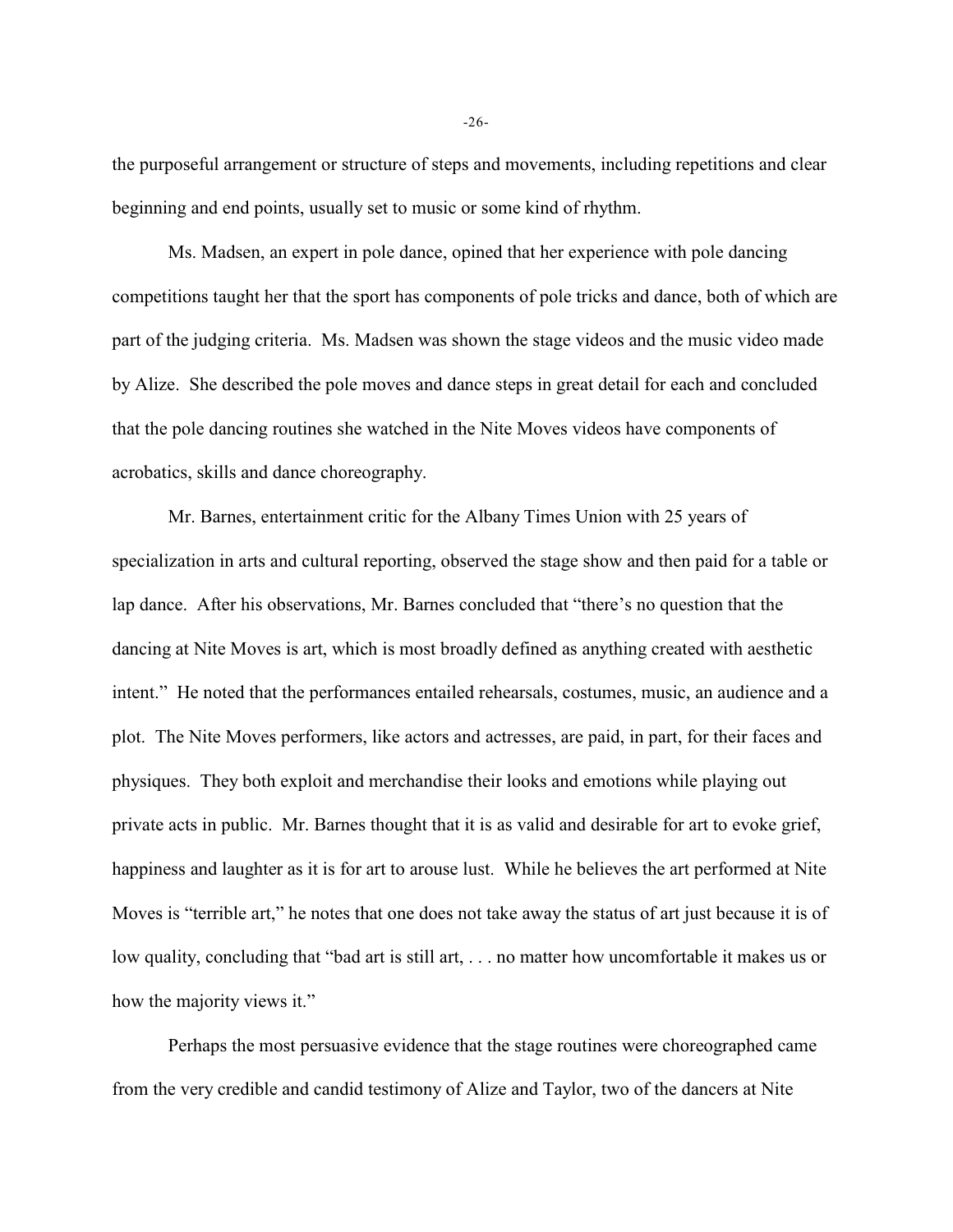Moves during the audit period, who, without pretense, provided a more visceral description of the business and their art, in contrast with the theoretical opinions of the more erudite experts. Both of these women had formal dance backgrounds, not a prerequisite to working at Nite Moves or relevant to whether the dances performed were choreographed, as that term is defined by the experts.

Nite Moves hired performers regardless of whether they had dance backgrounds, talent or skills. If they passed an audition, new performers in need of further training would receive the help of more experienced dancers, watch YouTube videos and observe other performers on stage. Mr. Dick, who has an extensive background in the exotic dancing business, also helped in training and noted that during off peak hours performers often practice at Nite Moves to master their dance routines. The club also hosted pole dance lessons on Sundays, open to its dancers as well as the general public.

In an attempt to show that the Nite Moves performers did not perform choreographed dance, the Division's sent two criminal investigators to apply for jobs, all the while stating that they had no dance experience. Although invited to audition and misinterpreting a permanent job offer, it was apparent that they received the same treatment as any other prospective job applicants. Mr. Dick directly and credibly responded to the investigators' testimony, saying it was just his protocol to allow a tryout prior to hiring, which he follows with all new dancers.

The dancers made it very clear that performance on the main stage was lengthy and required a careful pairing of movements with their chosen music. Taylor had a repertoire of about 40 songs with planned movements that she used for her stage routines. She invested heavily in her costumes and shoes and they were integrated into her dances. She described her movements

-27-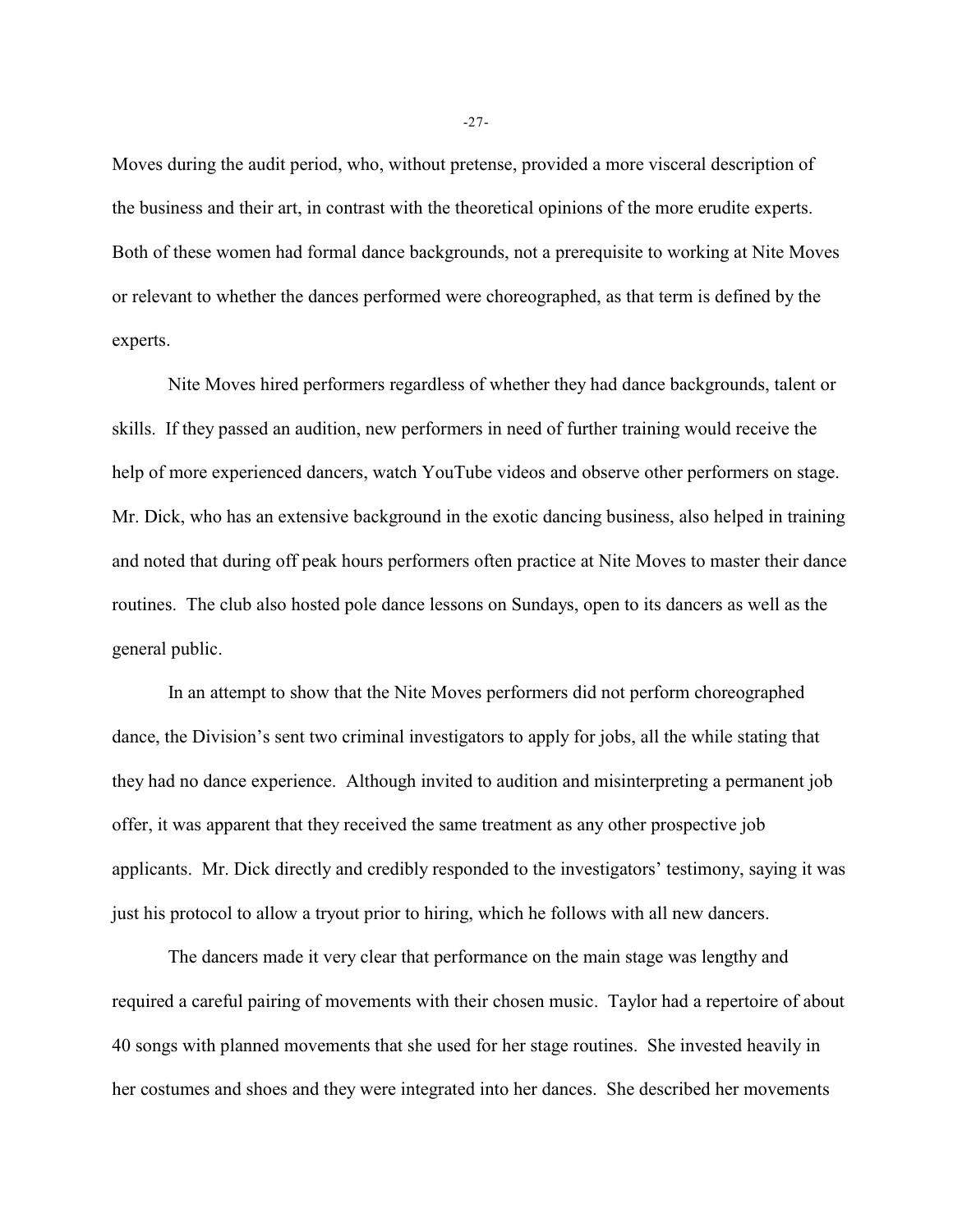in detail at the hearing while her videos were played and told of how she utilized repetition, pole movements and the use of a fictional character of her own creation to interact with the audience. When asked if she could repeat a performance and include the same moves, she credibly answered in the affirmative and confirmed that the movements were planned.

Alize, another serious student of her craft, had been highlighted in a professionally produced music video, also shown at hearing, which she choreographed at the request of the production company. Alize was also featured in video performances at Nite Moves that were entered into evidence and were viewed by the experts herein. Alize credibly testified that she had three choreographed stage sets which she chose depending on whether the music was slow, fast or rock music. Her videos were also played at hearing and she described her movements in detail. She averred that her movements and choreographed stage routines never changed.

The Division denies that any of these expert opinions constitutes new evidence, yet its auditors, albeit one with great personal experience with Nite Moves and similar establishments, had virtually no experience in the arts and relied on the Tribunal's decision in *677 New Loudon Corporation* in reaching their conclusions. The Division reasons that since Tax Law  $\S 1105(f)(1)$ and the regulation promulgated thereunder have not changed since the first 677 New Loudon case was decided by the Tribunal on April 14, 2010, or since the subsequent judicial decisions, the legislative silence indicates acquiescence in its interpretation of the law. In other words, the Legislature's silence established a legislative intent where no written evidence thereof exists. It is more likely that the Tribunal's decision was given the respect due to it as the final arbiter of the Tax Law within the Executive Branch. Given the evidence before the Tribunal in *677 New Loudon Corporation*, that was entirely warranted. The language of the statute is clear. There is

-28-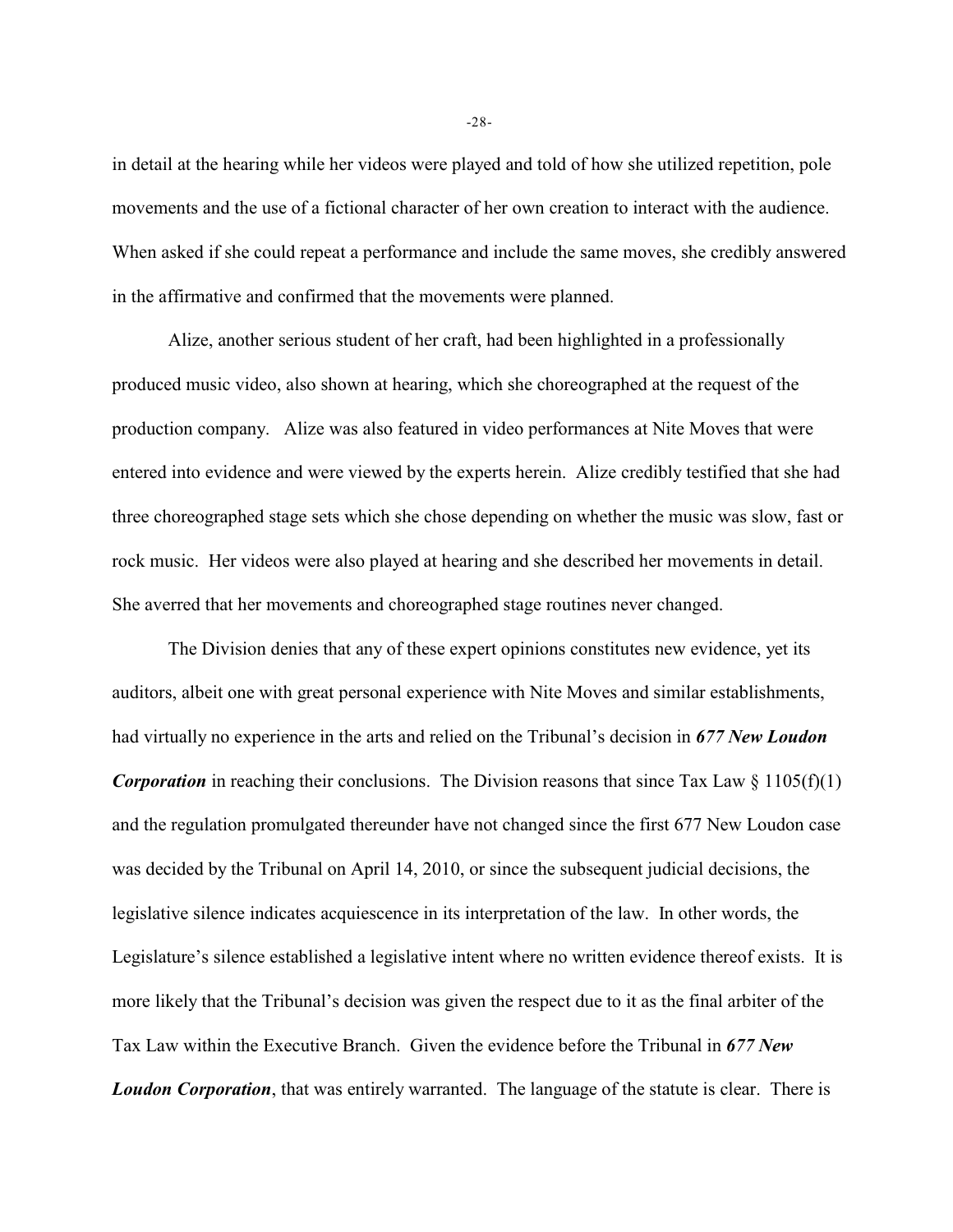no question of statutory interpretation here, only whether petitioner has borne its burden of proof with respect to the exemption provided for in Tax Law  $\S 1105(f)(1)$ .

The Division contends that *Matter of Greystoke Indus. LLC* lends further support to its position that this matter merely presents the same issues for resolution. However, in the *Greystoke* matter, which presented much of the same evidence as that produced in *677 New Loudon Corporation*, including the lone expert report of Dr. Hanna, the Tribunal dismissed that petitioner's argument for relief under Tax Law § 1105(f)(1) based upon a rejection of Dr. Hanna's definition of choreography and what it considered testimony that had been carefully prepared to qualify Greystoke for the statutory exemption.

Here, petitioner has offered credible testimony from several qualified experts with diverse backgrounds that support a definition of choreography that fits both the Tribunal's dictionary definition, cited in *677 New Loudon Corporation* and *Greystoke*, and those suggested by Dr. Hanna, Dr. Liepe-Levinson and Lorraine McTague, and further supported by Ms. Madsen and Steve Barnes. The credible and candid testimony of Taylor and Alize indicated that their stage routines fit within those definitions and it is determined that they were choreographed, and that petitioner is entitled to the exception from sales tax provided for in Tax Law  $\S 1105(f)(1)$  for its admission charges to the venue.

F. The Division's argument that the admission charge is also taxable pursuant to Tax Law  $\S 1105(f)(3)$  as the charge of a roof garden, cabaret or other similar place is also flawed given the new evidence adduced herein. First, Tax Law  $\S 1101(d)(12)$  excludes from places that furnish public performances for profit places "where merely live dramatic or musical arts performances

-29-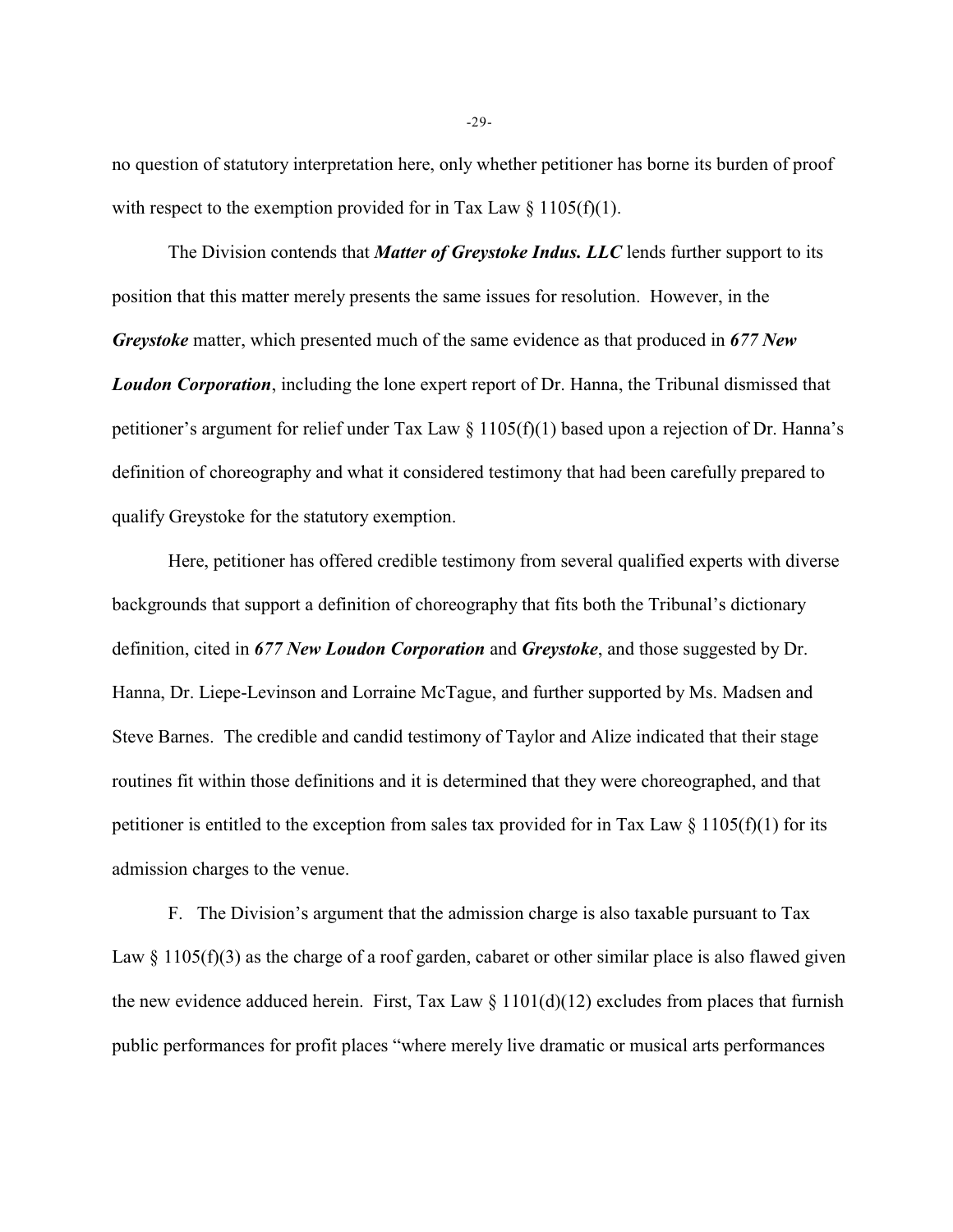are offered in conjunction with the serving or selling of . . . refreshment . . . , so long as such serving or selling of . . . refreshment . . . is merely incidental to such performance."

It has been established that Nite Moves offers live dramatic or musical performances. The

question here is whether the beverage sales were incidental to the shows.

The Division relies on the Tribunal's decision in *677 New Loudon Corporation* to establish that the sale and service of nonalcoholic drinks to patrons was more than merely incidental. In *677 New Loudon Corporation*, the Tribunal cited to two of the Division's Advisory Opinions, which it believed accurately set forth the genesis of the "merely incidental" language and is also instructional in determining if the sale of food and drink was so. The following passage illustrates this:

"The definition of 'roof garden, cabaret or other similar place' found in the sales and use tax regulation is derived from the definition contained in the former federal excise tax on cabaret charges [citation omitted]. That definition included establishments where food or drink was served to patrons while they were being provided with entertainment. It did not matter, for purposes of the federal definition, that the purchase of food or drink was not required or that customers were primarily interested in the entertainment offered, rather than the purchase of food and drink [citation omitted]. However, section 4232 of the Internal Revenue Code was amended to exclude from the federal excise tax those establishments where the sale of food and refreshments was 'merely incidental' to the entertainment offered. In construing this amendment, the federal courts have stated that the principal factor to be considered in determining whether the sale of food and refreshments is 'merely incidental' is the ratio of revenue derived from the sale of food and refreshments to gross revenue. *Roberto v. United States*, 357 F. Supp 862, affd 518 F2d 1109; *Dance Town U.S.A., Inc. v. United States*, 319 F. Supp 634. In this regard, several courts have held that comparable percentages of revenue from the sale of food and beverages are more than 'merely incidental'. [*Dance Town*, 45.1%; *Billen v. United States*, 273 F. 2d 667, 50%; *Shutter v. United States*, 406 F. 2d 906, 47%] (TSB-A-85(42)S [Tralfamador Café, Inc.]).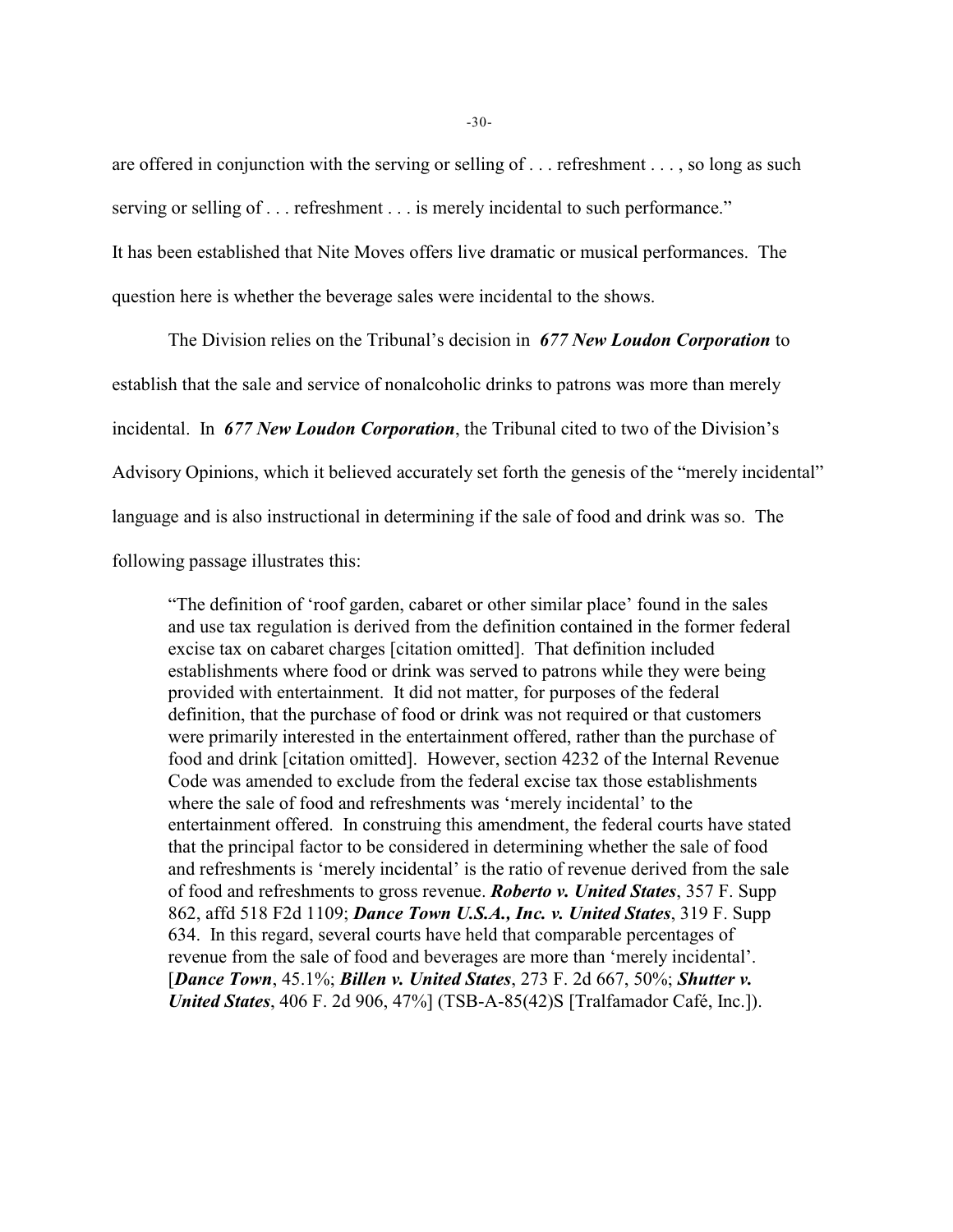It is noted that the language, repeated in TSB-A-96(9)S (Empire Management and Productions, Inc.), stressed the importance of the ratio between food and beverage revenue as a percentage of total revenue. In both Advisory Opinions, the ratio was significant: in Tralfamadore, over 45%; in Empire, 78%. However, even though beverage sales accounted for only about 14% of gross sales in *677 New Loudon Corporation*, the Tribunal held that, because beverage sales were a "profit center," with sales equal to admissions, it was neither insignificant nor "merely incidental."

In the instant matter the beverage sales were about 16.29% of total gross sales and about the same as admissions. However, since the Tribunal, and now the Division, deem beverage sales a significant "profit center" and therefore not "merely incidental," petitioner for the first time has had the ability to offer evidence on the issue.

Through credible testimony, Mr. Dick cogently explained that the drinks served were for the comfort and convenience of patrons, who preferred to have beverages on hand. He recounted how Nite Moves has not changed its drink prices since 1997, charging \$3.00 for water, juice and other soft drinks. He mentioned that he charged \$5.00 for an energy drink that bore a higher cost to him. However, the expense of providing this comfort for patrons comes at a price. He had to have bartenders, compressors, coolers, ice makers and incur the cost of the products themselves. The drinks provided a very small profit for Nite Moves. In contrast, admissions has no associated costs and the net revenue is far more profitable. If each profit center shares an equal percentage of overhead, then the profit from admissions is far greater than that for beverages. The new testimonial evidence proves that, in fact, beverages are neither a substantive profit center nor a significant percentage of total profit or net revenue, and are merely incidental to the musical arts

-31-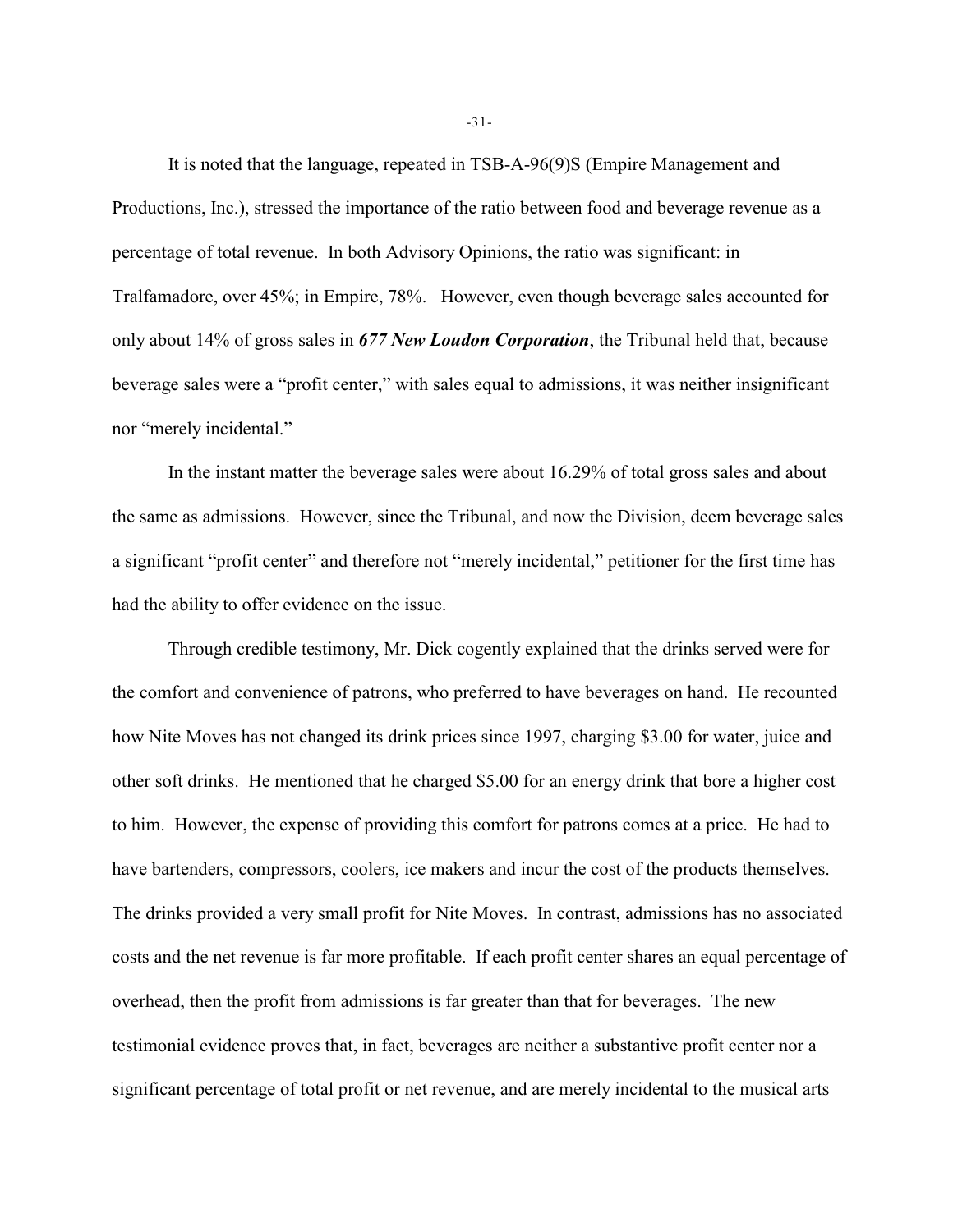performance. (Tax Law §§ 1105[f][3]; 1101[d][12].) Thus, the admission charges are not subject to sales tax under these Tax Law sections

Since 2006, the admission charges of roof gardens or cabarets to attend a dramatic or musical arts performance were exempt if the roof garden or cabaret charged separately for admissions, separately charges for food and beverages, and makes available to the Commissioner of Taxation menus and statements of its charges. From the evidence adduced and the conclusion reached above, petitioner has demonstrated an entitlement to the exemption in Tax Law § 1123.

G. The third argument by the Division supporting the imposition of sales tax on admissions was based on Tax Law  $\S$  1105(d)(i), which provides that the receipts from every sale of "any other drink of any nature" when sold in establishments in this state, including in the amount of such receipts any "cover, minimum, entertainment or other charge made to patrons . . . ." This was clearly not the case here.

Once again, the credible testimony of Mr. Dick, who provided much of the operational details of the business based on his 17-year affiliation with the business and his experience in a myriad of managerial roles, was persuasive. He explained in no uncertain terms that Nite Moves had not included refreshments in the admission charge since he began working at the establishment in 1997. He said he was aware of this practice at other local establishments, but not at Nite Moves. He plainly stated that patrons paid admissions at the door and were then solicited for drinks by bartenders after being seated. He credibly testified that patrons were encouraged to purchase two drinks at a time, receiving one drink immediately and a coupon for another. However, there was no requirement to purchase any beverages during the audit period.

-32-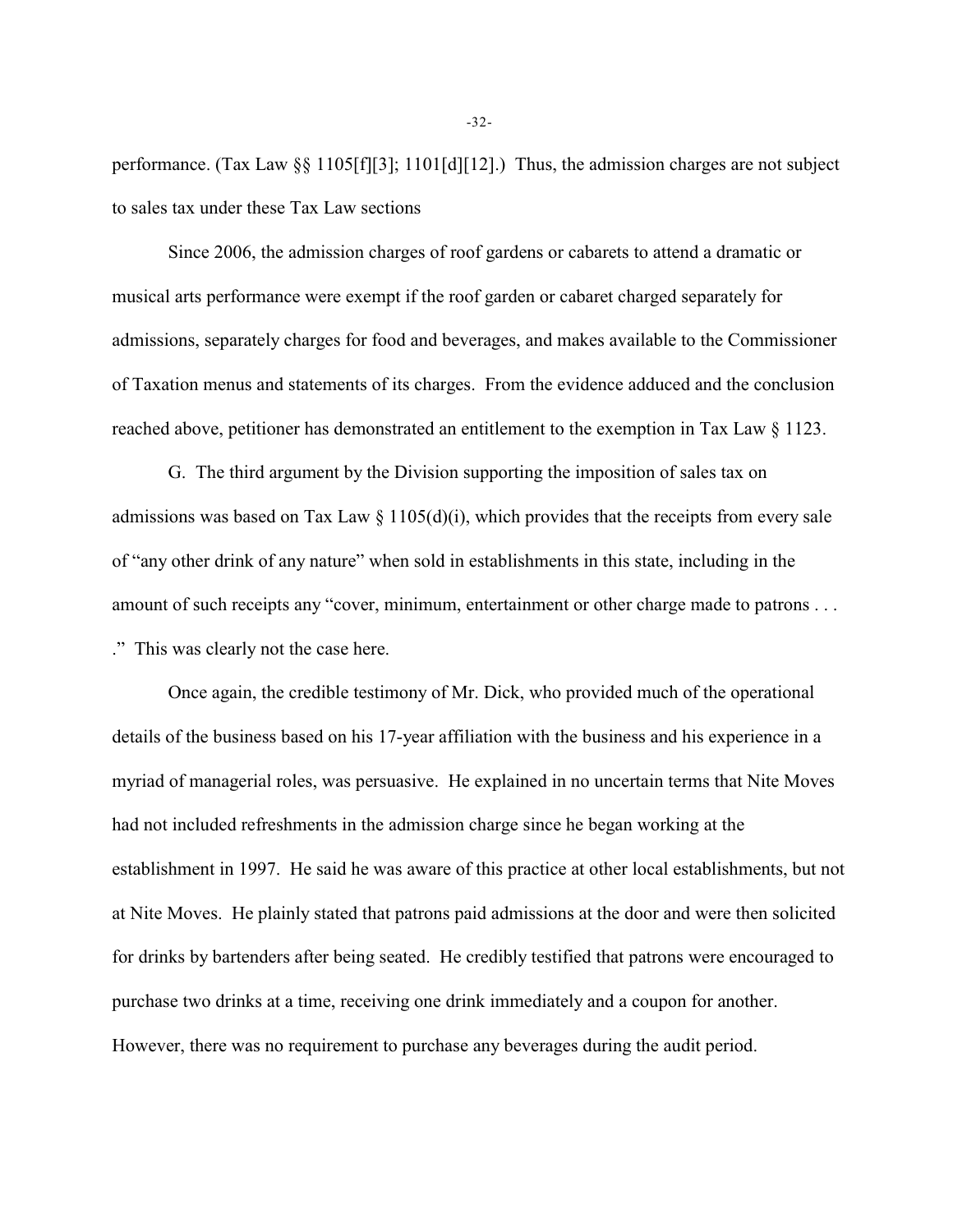Mr. Haher's experience, as related in his testimony, was not conclusive. He did not pay a door attendant, having visited at 1:00 P.M. Instead, he took a seat and was approached by a bartender. Mr. Haher only testified that he paid \$10.00, which he thought covered his admission and drinks as one charge. He did admit that he received a coupon for a second drink.

However, equally plausible and more credibly attested to by Mr. Dick, was that Mr. Haher paid the \$4.00 cover charge and then purchased two drinks, receiving one immediately and a coupon for the other, or, \$10.00 in total purchases. It is consistent with the business operations described by Mr. Dick, including the variance in admission charges at different times of day and beverage service protocol. Based on Mr. Dick's testimony, it is determined that the admission charge at Nite Moves does not include any other charge for drinks and therefore the admissions are not subject to sales tax pursuant to Tax Law  $\S 1105(d)(i)$ .

H. The front door admission charges to the stage shows have been determined to be nontaxable based on credible testimony, documentation and affidavits that established facts not before the Tribunal in *677 New Loudon Corporation*. It is concluded that the door admissions are separate and distinct from any other charges for beverages or other services offered in the club. Door admissions are the only charges held not subject to sales tax under Tax Law §§ 1105(f)(1), (3); (d)(i) and 1123. The facts clearly establish that the admission fee entitled a patron to enter the club and view the stage shows, nothing more. Further charges were strictly optional.

The admission charges for the private dances are taxable since the expert opinions, dancer narratives and management descriptions fail to establish that they qualify for exemption from tax. Tax Law § 1105(f)(1) provides that admission charges to any place of amusement is subject to sales tax, except those charges for admission to dramatic or musical arts performances, which Tax

-33-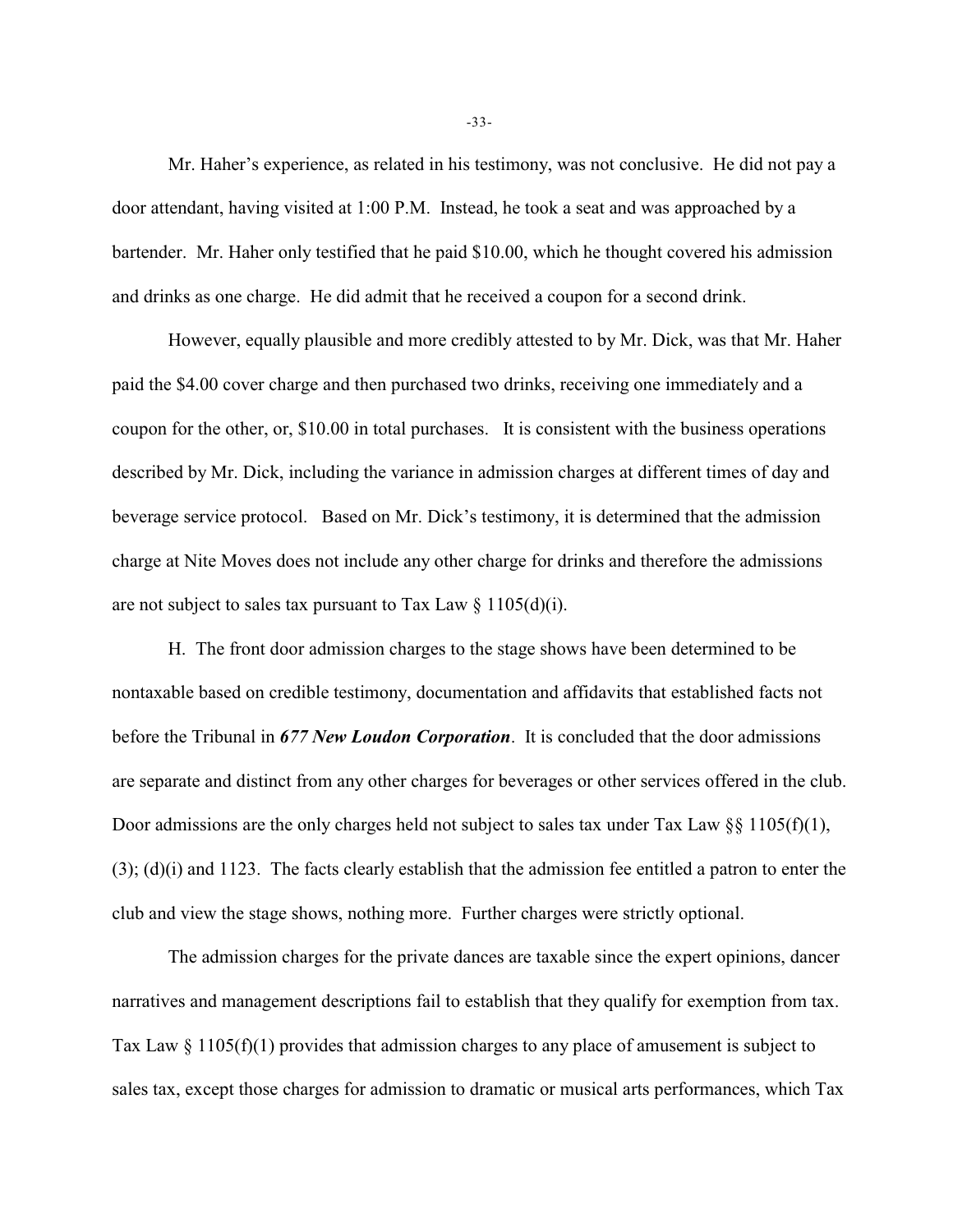Law  $\S$  1101(d)(5) tells us is an admission to a theater or other place of assembly for a live choreographic musical performance. It is concluded that Nite Moves did not meet its burden of proof with respect to private dances.

The experts, with the exception of Ms. McTague, only viewed the videos of private dances which had been staged by petitioner's employees, utilizing its own dancers, employees and Mr. Dick to produce and film them. The videos did not reveal use of the protective "cloth" described by Mr. Haher and Mr. Dick, even though both men believed the cloth played a significant part in the private dance from both the customer's and dancer's perspective: the customer seeking to keep makeup, perspiration and perfume off his clothing and the dancer looking for protection from zippers and buckles.

This was not a trivial omission. The protective cloth is used because the private dance features and emphasizes physical contact. Patrons purchase admission to the private dances at a considerable expense, beyond the door admission, for an experience that transcends the stage show and lap dance. Taylor admitted that the stage show and lap dance were her way of enticing patrons to accompany her to the private rooms where she had the best opportunity to make the most money. As the record and the profit and loss statements bear out, the private dances provide the most lucrative revenue source by far at Nite Moves and are strongly encouraged and promoted by management, according to Mr. Dick.

The videos of the private dances which were made available to Drs. Hanna and Liepe-Levinson and Ms. Madsen were also played at hearing. The videos were staged and the movements appeared to be stilted and carefully directed by Mr. Dick to demonstrate

-34-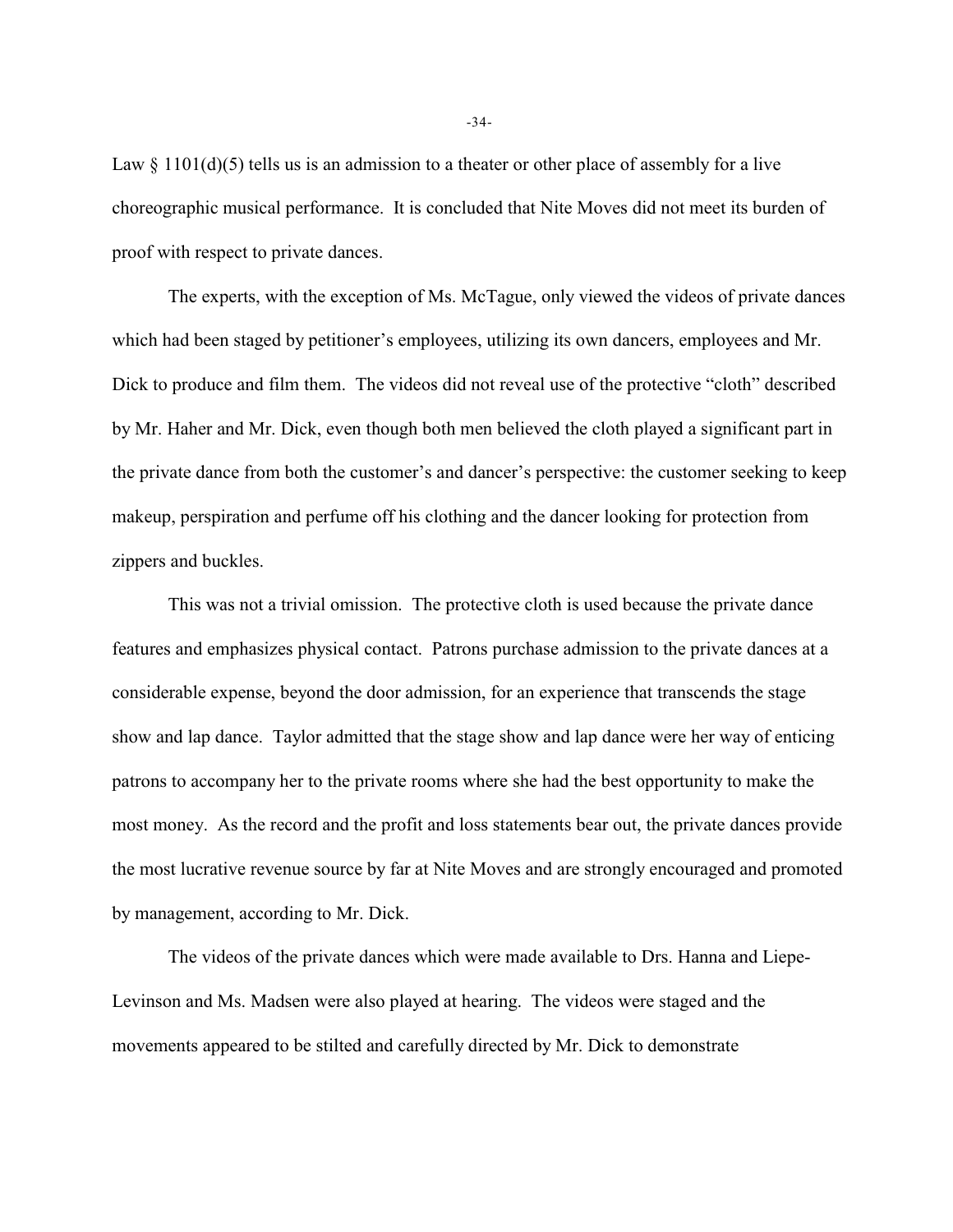choreographed routines. They did not display the protective cloth or involve substantial touching, grinding or rubbing as described by Mr. Haher and the dancers.

While his understanding of the admission and drink charges may have been a misinterpretation of Nite Moves' policy, Mr. Haher was a credible witness with respect to private dances, having had several experiences with them on numerous visits.

Mr. Haher credibly testified that in his 10 or 15 visits to Nite Moves over the course of years he purchased one or two private dances a night. He said the private dances were very similar, even among the different performers. He experienced back rubs from some performers and women massaging him with various body parts. He admitted he was not an expert in choreography but did not think what he experienced in the private dance was choreographed. In sum, he actually experienced what the auditor had been told by a dancer: that the private dance was essentially a full body rub.

Of Ms. McTague's 46 pages of testimony in the transcript, only one page addressed the private dance she observed. She said that what she witnessed was "very different" from the description given by Mr. Haher. However, her description of the private dance was rather curt, saying only "it was kind of the same thing [as the stage dance]." She noted that "it was a bigger couch in the room" and the woman "would kind of move around the couch and move around the customer." It appears from her testimony that she did not have a good view of the private dance. Her weak personal observations were not bolstered by the comments she received from the dancer she observed, who said she choreographed the private dances but was hindered by the rules of conduct imposed by management and the DJ's choice of music, as well as the demands of the patron. Clearly, Ms. McTague's observations were severely limited and, without the dancer's

-35-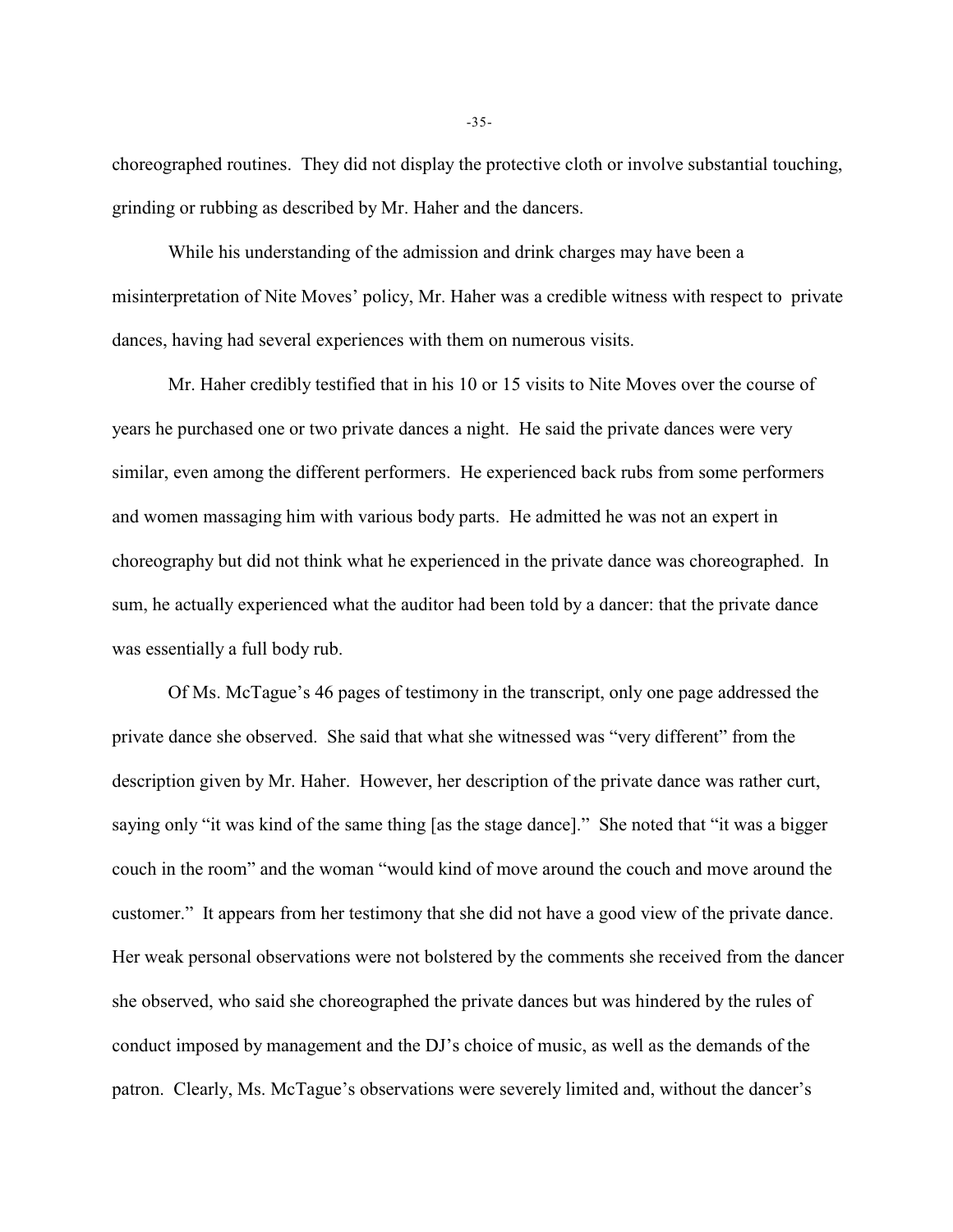comments to her, would not demonstrate that what she had witnessed was choreographed dance. In addition, Ms. McTague did not view the private dances on video, suggesting why her description of the private dance was so brief.

For an activity that produced the most revenue for Nite Moves, it was revealing that petitioner's counsel did not explore Ms. McTague's private dance observations further. This is especially noteworthy since she was the only expert to view the dance in person.

From the evidence in the record, it is concluded that the private dances were not choreographed dance. There was no pole to perform on; the music was not chosen by the performers (in contrast to their stage dances) thereby prohibiting any forethought of the choreography; the private room space was not a stage, was less than a third of the stage area and contained an oversized, custom made chair; the performers were forbidden from performing certain, unspecified acts; and the overriding preoccupation of both management and dancers was luring patrons to small rooms for the ultimate in physical contact with the performers and having them remain there as long as possible to maximize revenue, not the performance of a choreographed dance or artistic performance. Further, the components necessary for a theater, so carefully described by Dr. Liepe-Levinson, are absent from the private dance rooms.

The charges for admission to the private dances were properly held taxable pursuant to Tax Law  $\S 1105(f)(1)$  as an admission to a place of amusement and do not qualify for the exception thereto.

I. It is well settled that the Division of Tax Appeals lacks jurisdiction to consider claims alleging that a statute is unconstitutional on its face (*see Matter of A&A Service Sta., Inc.*, Tax Appeals Tribunal, October 15, 2009; *Matter of RAF General Partnership*, Tax Appeals Tribunal,

-36-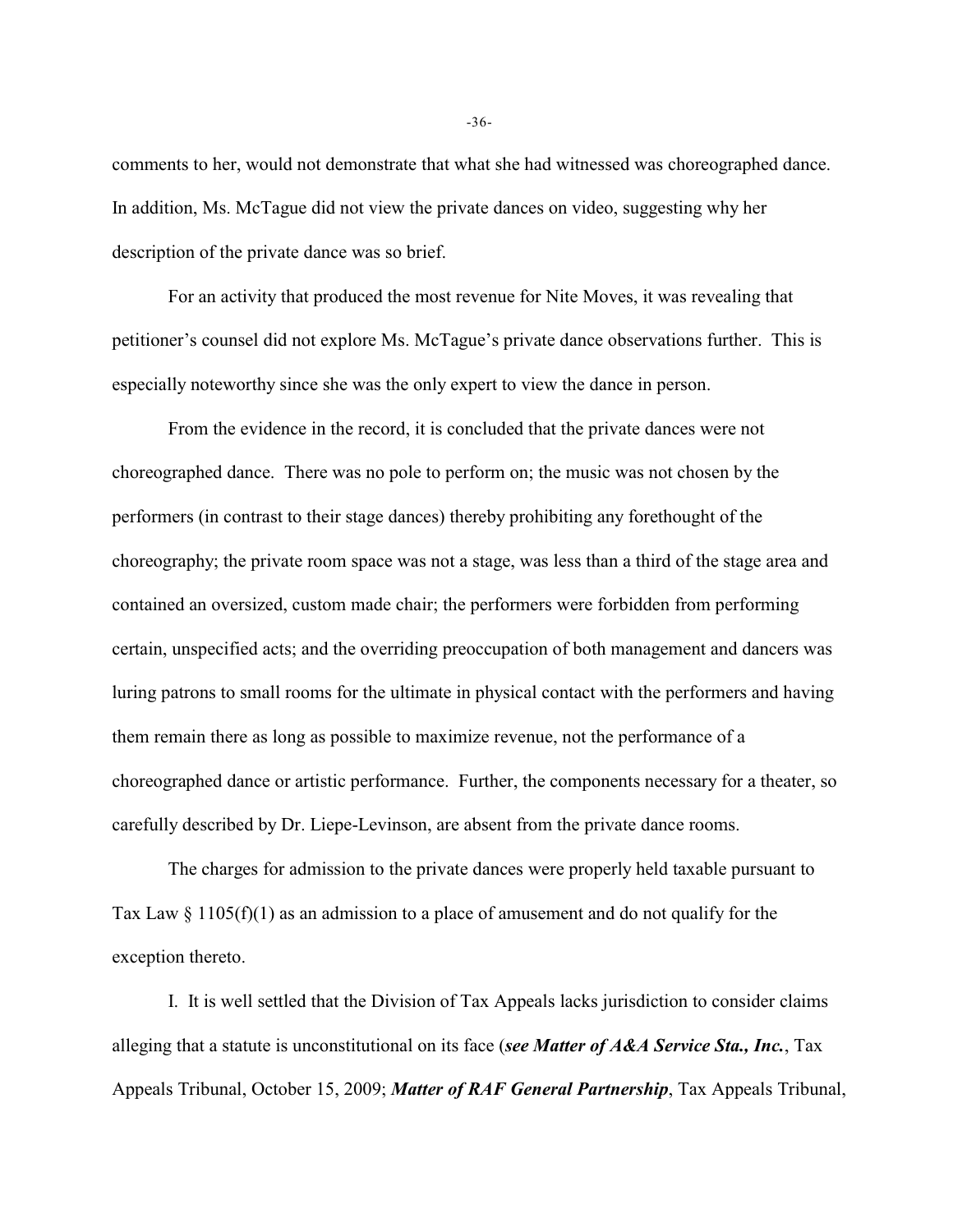November 9, 1995) and at the administrative level, statutes are presumed to be constitutional (*see Matter of Lunding v. Tax Appeals Trib.*, 218 AD2d 268 [1996], *revd* 89 NY2d 283, *cert granted* 520 US 1227 [1997], *revd* 522 US 287 [1998]).

The Division of Tax Appeals may, however, determine whether tax statutes are constitutional as applied (*Matter of Eisenstein*, Tax Appeals Tribunal, March 27, 2003, citing *Matter of David Hazan, Inc.*, Tax Appeals Tribunal, April 21, 1988, *confirmed* 152 AD2d 765 [1989], *affd* 75 NY2d 989 [1990]). The taxpayers bear the burden of proving that a statute, as applied, is unconstitutional (*Matter of Brussel*, Tax Appeals Tribunal, June 25, 1992).

 In the present matter, petitioners have offered no evidence that they were treated any differently than other taxpayers, similarly situated, in the application of Tax Law  $\S$  1105(f)(1); (3) and (d)(i) and they have failed to meet their burden of proof.

J. The petition of 677 New Loudon Corporation d/b/a Nite Moves is granted to the extent set forth herein, but in all other respects is denied, and the Notice of Determination, dated August 30, 2010, as modified by the BCMS order, dated February 11, 2011, and this determination, is sustained.

The petition of Stephen Dick, Jr. is granted to the extent set forth herein, but in all other respects is denied, and the Notice of Determination, dated August 12, 2010, as modified by the BCMS order, dated February 11, 2011, and this determination, is sustained.